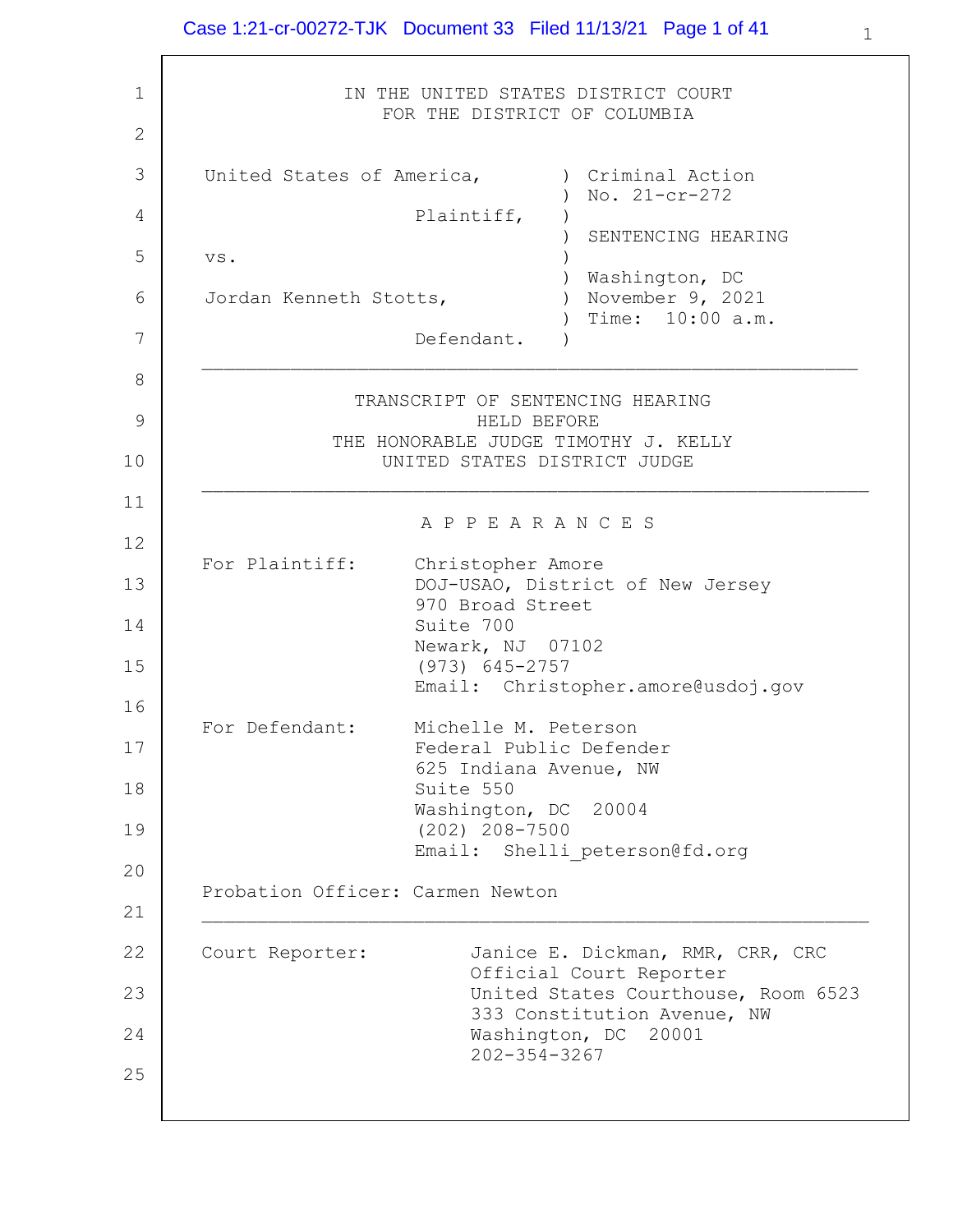| 1               | THE COURTROOM DEPUTY: This is criminal matter                   |
|-----------------|-----------------------------------------------------------------|
| 2               | 21-272, United States of America versus Jordan Kenneth Stotts.  |
| 3               | Present for the government is Christopher Amore. Present for    |
| 4               | the defendant is Michelle Peterson. Present from the            |
| 5               | United States probation office is Carmen Newton. Also present   |
| 6               | is defendant Mr. Stotts.                                        |
| $7\phantom{.0}$ | THE COURT: All right. Good morning. We are here                 |
| 8               | for the sentencing of Mr. Stotts, who has pled guilty to Count  |
| 9               | 4 of the information, charging him with parading,               |
| 10              | demonstrating, or picketing in a Capitol building, in violation |
| 11              | of Title 40 U.S.C. § 5104(e)(2)(G). I have received --          |
| 12              | received and reviewed the presentence report, sentencing        |
| 13              | recommendation from the probation office, and the sentencing    |
| 14              | memoranda from the government and the defendant, including a    |
| 15              | video clip that the government submitted to me.                 |
| 16              | Are there any other documents or materials for me to            |
| 17              | review, Mr. Amore? And you can address me from there.           |
| 18              | Hopefully the microphone can capture you. And you may remove    |
| 19              | your mask when speaking.                                        |
| 20              | MR. AMORE: Thank you, Your Honor. Good morning.                 |
| 21              | There are no other submissions from the government.             |
| 22              | THE COURT: Ms. Peterson, same question to you.                  |
| 23              | MS. PETERSON: No, Your Honor. No other documents                |
| 24              | from us, either.                                                |
| 25              | THE COURT: And, like -- well, Ms. Peterson, you                 |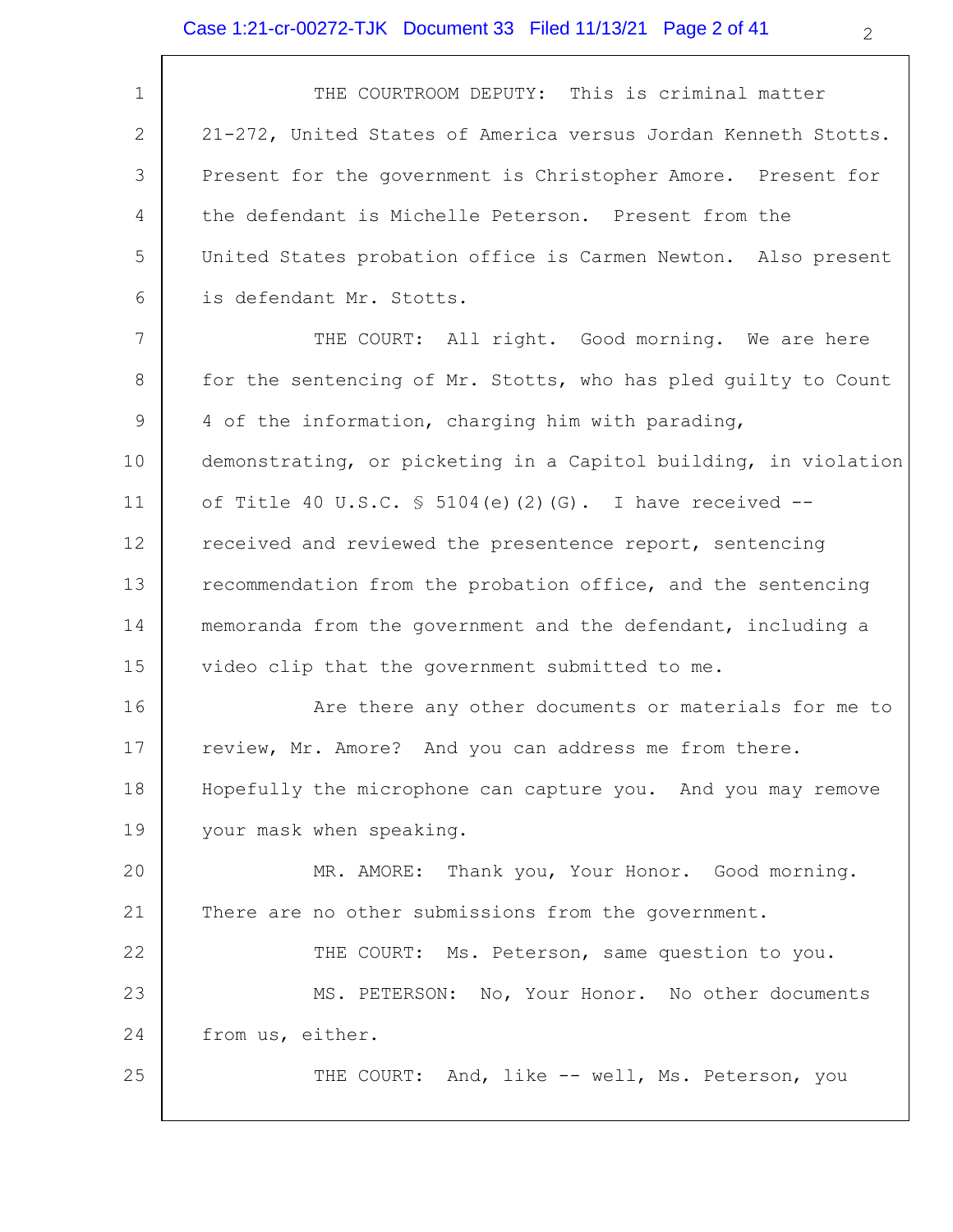#### Case 1:21-cr-00272-TJK Document 33 Filed 11/13/21 Page 3 of 41

1 2 3 4 5 6 7 8 9 10 11 12 13 14 15 16 17 18 19 20 21 22 23 24 25 don't have a microphone. MS. PETERSON: I don't have a microphone, so I will hop up and down. THE COURT: I would extend to you the same courtesy, if technologically it was possible. Mr. Stotts, this sentencing hearing will proceed in four steps, and all the while I want you to keep in mind the seriousness of why we're here. You committed and pled guilty to a federal crime and today's proceeding is a about the consequences you'll face as a result of your decision to commit that crime. The first step of today's hearing is for me to determine whether you have received the presentence report and whether there are any outstanding objections to that report and, if so, to resolve those objections. The second step is usually for me to determine what sentencing guidelines and sentencing range applies to your case based on your criminal history and based on a defendant's criminal history. But because you pled to a misdemeanor, the sentencing guidelines don't apply here. But even so, what I'll just do as part of the second step is clarify the sentencing framework as far as the statutes that we are operating under. The third step is for me to hear from the government and from your counsel and from you, if you wish to be heard about your sentence.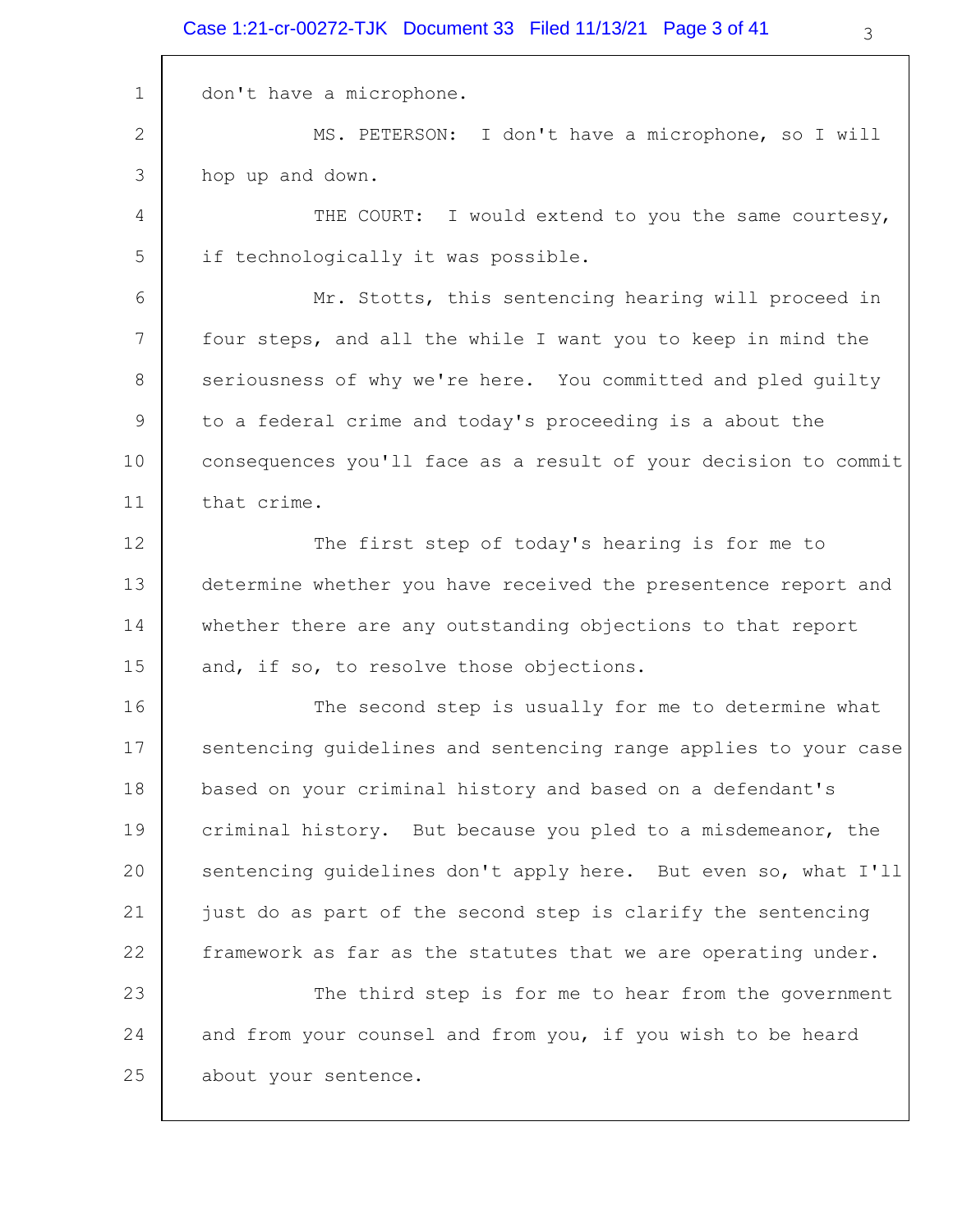| 1  | And the last step requires me to fashion a just and                     |
|----|-------------------------------------------------------------------------|
| 2  | fair sentence, in light of the Congress -- the factors Congress         |
| 3  | has set forth in 18 United States Code § 3553(a). And as part           |
| 4  | of this last step I will actually impose the sentence, along            |
| 5  | with other required consequences of the offense.                        |
| 6  | So the final presentence report and sentencing                          |
| 7  | recommendation were filed in this matter on October 29th of             |
| 8  | 2021. Does the government have any objection to any of the              |
| 9  | factual determinations set forth in that report, Mr. Amore?             |
| 10 | MR. AMORE: Judge, no objection to any of the factual                    |
| 11 | determinations. I did notice one minor correction that will             |
| 12 | probably need to be made that pertains to restitution, in               |
| 13 | paragraph 85. Would you like me to address that now?                    |
| 14 | THE COURT: No, let's -- maybe when you talk about                       |
| 15 | restitution we'll talk about that, especially if it's something         |
| 16 | that -- well, all right, why don't -- I see Ms. -- I see                |
| 17 | Ms. Peterson with a look on her face that suggests maybe we             |
| 18 | should -- if it's going to be disputed, maybe it's easier to            |
| 19 | mention it now. I'm not saying she's necessarily disputing it.          |
| 20 | But what is that, Mr. Amore?                                            |
| 21 | MR. AMORE: Yes, Your Honor. I don't think it's                          |
| 22 | going to be disputed. It's just in paragraph 85 it says                 |
| 23 | pursuant to 18 U.S. 3663(A), big A, which is the mandatory              |
| 24 | Victims Restitution Act, that's not applicable in this case.<br>$\perp$ |
| 25 | think that's even addressed elsewhere in this PSR. So really,           |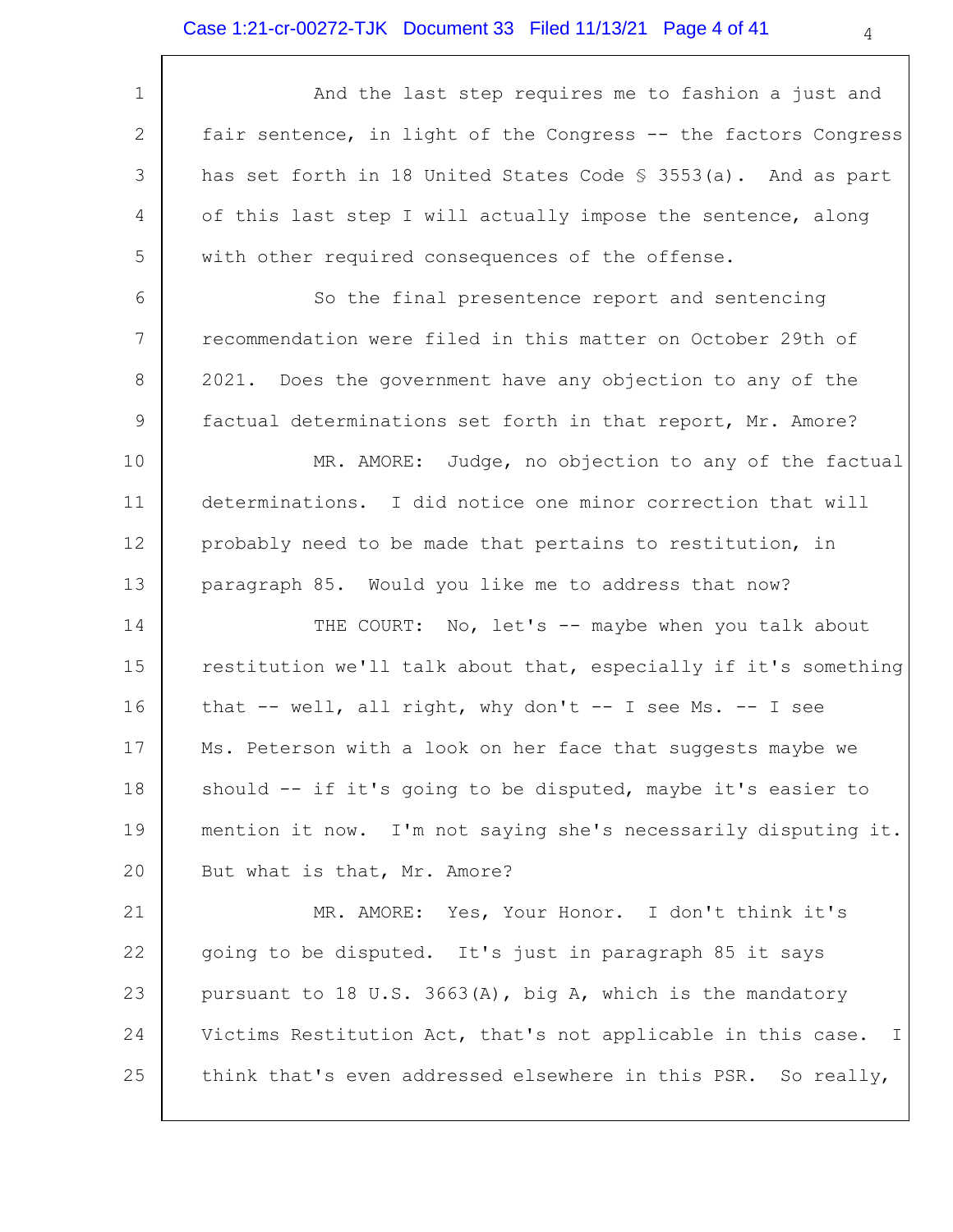Case 1:21-cr-00272-TJK Document 33 Filed 11/13/21 Page 5 of 41

| 1               | it's just pursuant to 18 U.S.C. 3663(a)(3), where restitution  |
|-----------------|----------------------------------------------------------------|
| 2               | has been agreed to by the parties in the plea agreement.       |
| 3               | That's all.                                                    |
| 4               | THE COURT: Let me ask Ms. Peterson if she contests             |
| 5               | that correction.                                               |
| 6               | MS. PETERSON: That has solved my quizzical look.<br>I.         |
| $7\phantom{.0}$ | have no objection to that.                                     |
| 8               | THE COURT: Very well. Ms. Peterson, any -- does the            |
| 9               | defendant have any objection to any of the factual statements  |
| 10              | set forth in the PSR?                                          |
| 11              | MS. PETERSON: No, Your Honor, except with respect to           |
| 12              | the financial condition and ability to pay, that I believe was |
| 13              | added after the initial presentence report had been prepared   |
| 14              | because the government had $-$ I'm sorry, the probation office |
| 15              | had not yet received Mr. Stotts's paperwork. So I just want to |
| 16              | clarify for the Court.                                         |
| 17              | THE COURT: Which -- point me to the --                         |
| 18              | MS. PETERSON: This is on page 14, that when                    |
| 19              | Mr. Stotts submitted his expenses and his income -- really,    |
| 20              | it's the income that's at issue -- he reported it as if it was |
| 21              | a yearly salary and yearly income. As the report notes in      |
| 22              | other places, he has seasonal employment. And this is the --   |
| 23              | his income during approximately four months, the salary of the |
| 24              | year, when he is working in the landscaping business. And the  |
| 25              | five -- or, the greenhouses and the five to six months of      |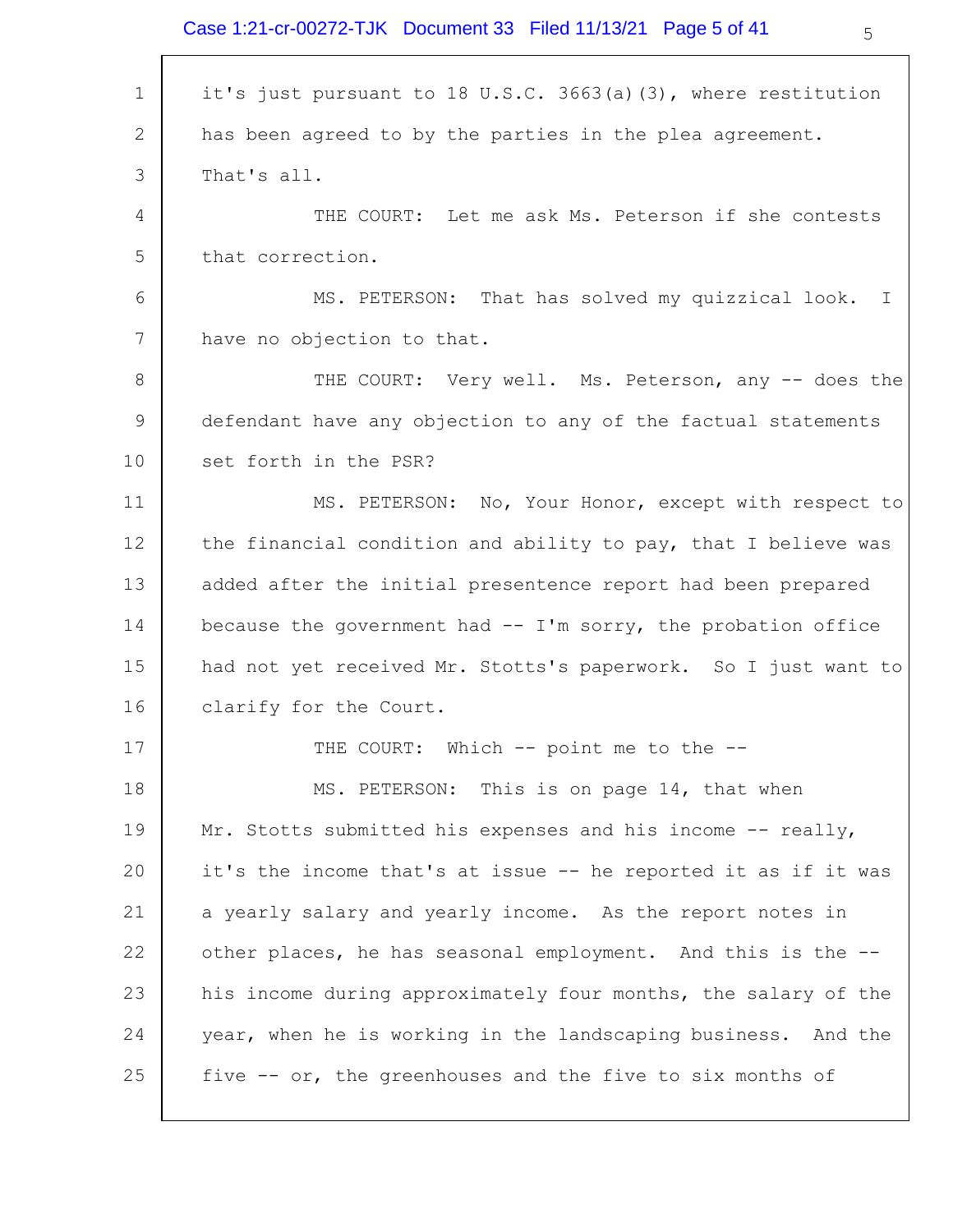## Case 1:21-cr-00272-TJK Document 33 Filed 11/13/21 Page 6 of 41

 $\Gamma$ 

| $\mathbf 1$  | business income in the off-season -- which in Minnesota is a    |
|--------------|-----------------------------------------------------------------|
| $\mathbf{2}$ | lot longer than the off-season in Washington, D.C. -- he does   |
| 3            | odd jobs and snow removal, things like that, so his income is   |
| 4            | significantly less. And I think that's only matters in terms    |
| 5            | of if the Court is considering imposing a fine, I don't think   |
| 6            | this properly reflects his actual monthly cash flow.            |
| 7            | And I would note, in paragraph $66 - -$ I don't know if         |
| 8            | this was in the original and I just missed it -- but it says he |
| 9            | has retained counsel. He clearly does not have retained         |
| 10           | counsel; he has me.                                             |
| 11           | THE COURT: We'll make the correction here, just                 |
| 12           | saying that the defendant is represented by counsel. We'll      |
| 13           | have -- and we'll have the other correction that Mr. Amore      |
| 14           | mentioned, regarding restitution, corrected as well.            |
| 15           | And then, really, it's not so much $-$ I quess,                 |
| 16           | Ms. Peterson, what you're saying is with regard to paragraph    |
| 17           | 65, more specifically, and the monthly income portion of that,  |
| 18           | that that reflects his monthly income for a portion of the      |
| 19           | year, maybe half the year or -- but not his monthly income      |
| 20           | every single month.                                             |
| 21           | MS. PETERSON: Right. And the months that are not,               |
| 22           | his income is very little.                                      |
| 23           | THE COURT: Okay. All right. Is there any -- let me              |
| 24           | ask, Mr. Amore, do you dispute -- do you dispute that? I am     |
| 25           | not -- I mean, I have not been -- the government hasn't asked   |
|              |                                                                 |

6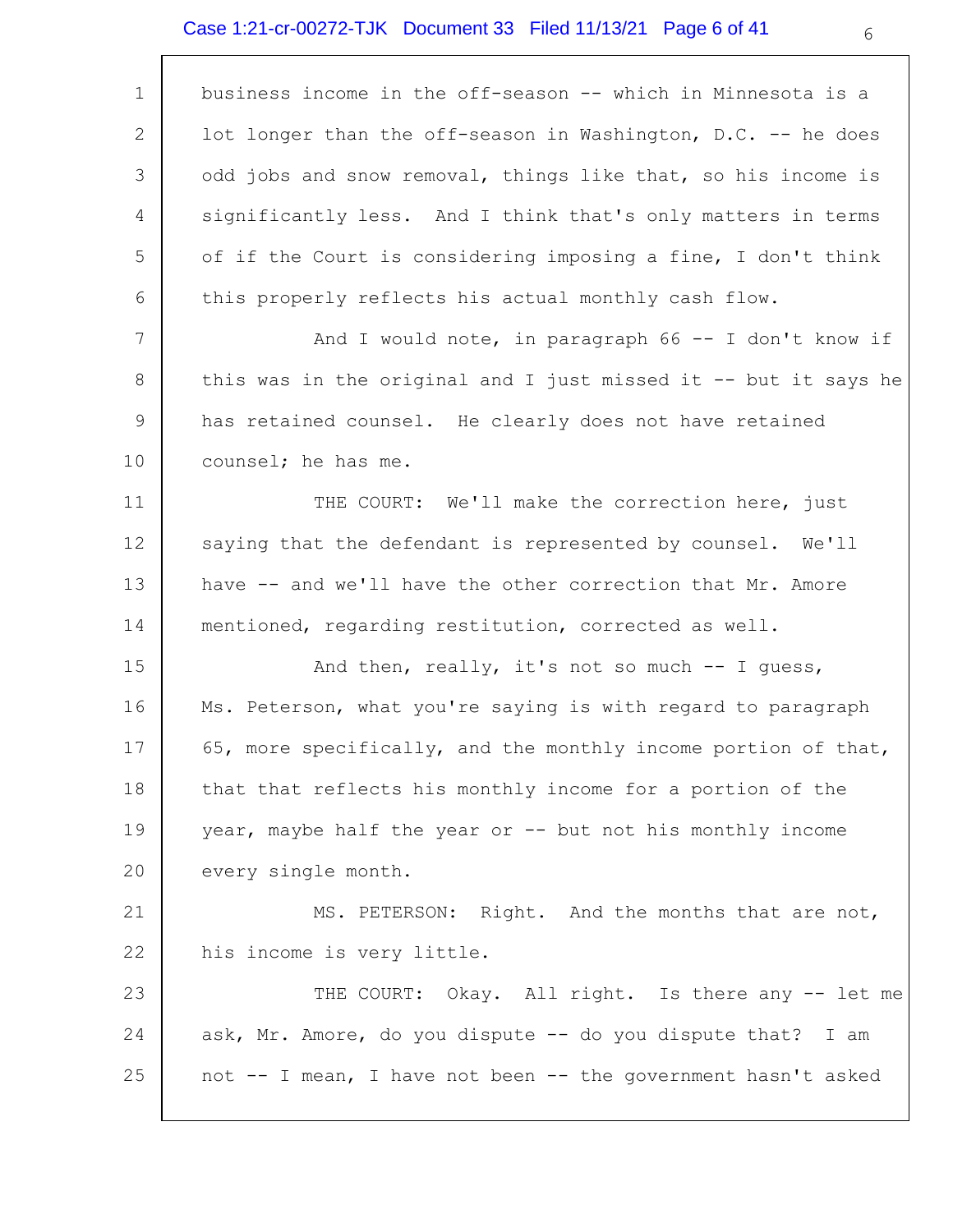# Case 1:21-cr-00272-TJK Document 33 Filed 11/13/21 Page 7 of 41

| 1           | for a fine. And other than the restitution, I was not really    |
|-------------|-----------------------------------------------------------------|
| 2           | thinking of going down that road, so I'm not sure it matters.   |
| 3           | But just as far as for purposes of the facts laid out in the    |
| 4           | PSR, Mr. Amore, do you have any dispute with, sort of, that, I  |
| 5           | quess, clarification offered by Ms. Peterson?                   |
| 6           | MR. AMORE: I don't, Your Honor. Based on the way                |
| 7           | the defendant has described his work for the probation officer, |
| 8           | I think that sounds reasonable.                                 |
| $\mathsf 9$ | THE COURT: All right. So, given, now, that neither              |
| 10          | side has any objections, let me first ask Mr. Stotts,           |
| 11          | Mr. Stotts, would you -- are you fully satisfied with           |
| 12          | Ms. Peterson's representation of you? You may take off your     |
| 13          | mask.                                                           |
| 14          | THE DEFENDANT: Yes, Your Honor.                                 |
| 15          | THE COURT: All right. And have you had enough time              |
| 16          | to talk with her about the probation office's presentence       |
| 17          | report and the papers that she filed and the government filed   |
| 18          | in connection with your sentencing?                             |
| 19          | THE DEFENDANT: Yes, Your Honor.                                 |
| 20          | THE COURT: All right. I will then accept the facts              |
| 21          | as stated in the presentence report. And as with the few        |
| 22          | corrections we've noted here, the presentence report will be my |
| 23          | findings of fact for purposes of this sentencing.               |
| 24          | So as far as step 2 goes, I'm just going to go ahead            |
| 25          | and lay out the statutory framework that applies in this case   |
|             |                                                                 |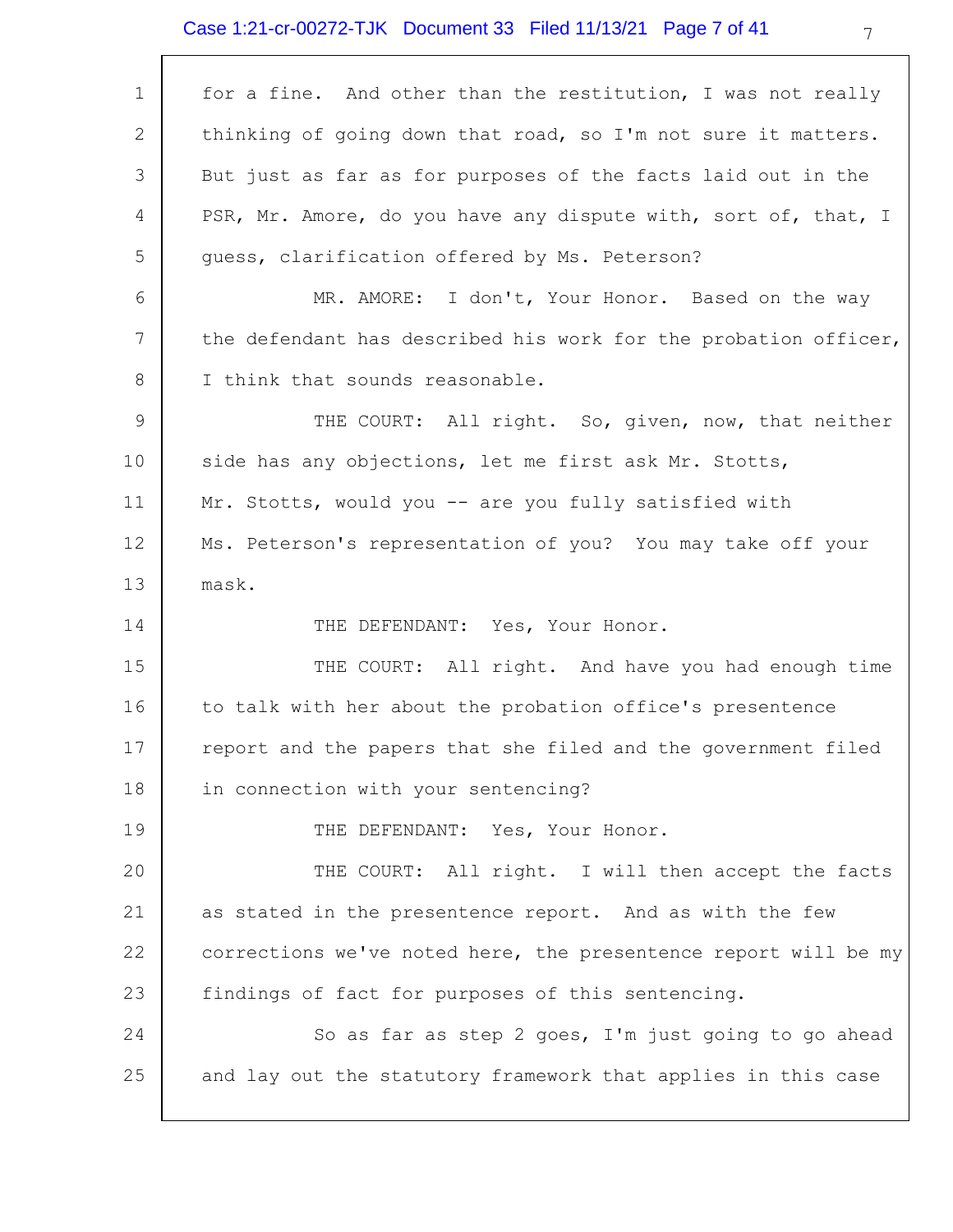## Case 1:21-cr-00272-TJK Document 33 Filed 11/13/21 Page 8 of 41

 $\overline{\phantom{a}}$ 

| $\mathbf 1$     | and make sure the parties are all in agreement.                  |
|-----------------|------------------------------------------------------------------|
| 2               | First, as a preliminary matter, Congress has imposed             |
| 3               | a statutory maximum sentence for the offense to which            |
| 4               | Mr. Stotts has pled guilty. The statutory maximum is six         |
| 5               | months imprisonment for this Class B misdemeanor. As far as      |
| 6               | supervised release goes, under 18 U.S.C. \$ 19 and 3583(b) (3),  |
| $7\phantom{.0}$ | supervised release is not applicable. As far as probation        |
| 8               | goes, under 18 United States Code $\S$ 3561(c)(2), the defendant |
| 9               | is eligible for up to five years of probation because the        |
| 10              | offense is a misdemeanor. And as far as fines go, the maximum    |
| 11              | fine for the offense is \$5,000. There is also a mandatory       |
| 12              | special assessment of \$10 under 18 United States Code 3013(a).  |
| 13              | So, let me ask both counsel whether I have accurately            |
| 14              | stated the statutory framework under which we are operating      |
| 15              | here. Mr. Amore?                                                 |
| 16              | MR. AMORE: Yes, Your Honor.                                      |
| 17              | THE COURT:<br>Ms. Peterson?                                      |
| 18              | MS. PETERSON: Yes, Your Honor.                                   |
| 19              | THE COURT: All right. I must now consider the                    |
| 20              | relevant factors that Congress set out in 18 United States Code  |
| 21              | \$ 3553(a) and ensure that I impose a sentence that is, quote,   |
| 22              | sufficient, but not greater than necessary to comply with the    |
| 23              | purposes of sentencing, close quote.                             |
| 24              | Those purposes include the need for the sentence                 |
| 25              | imposed to reflect the seriousness of the offense, to promote    |
|                 |                                                                  |

 $\overline{\phantom{a}}$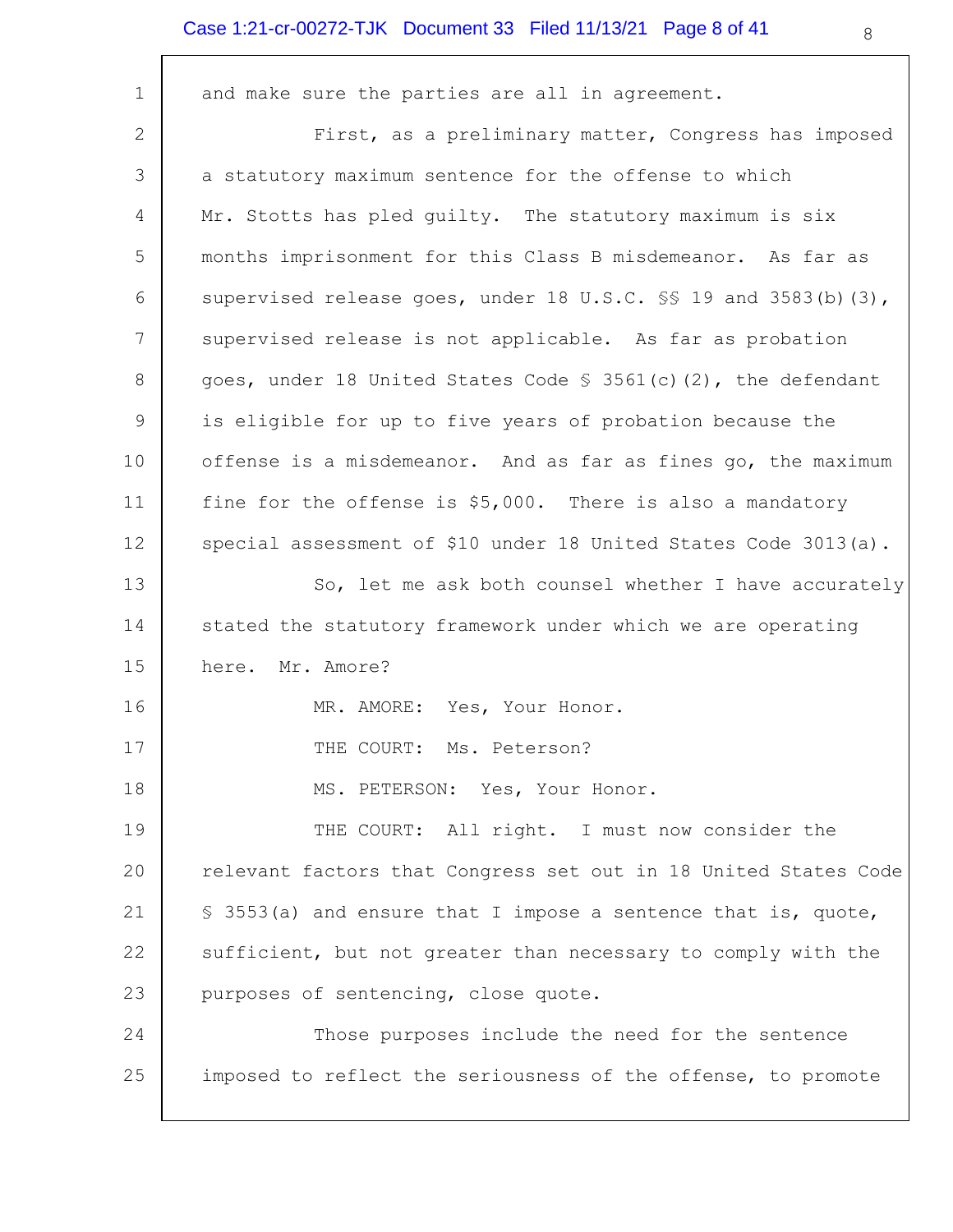## Case 1:21-cr-00272-TJK Document 33 Filed 11/13/21 Page 9 of 41

| $\mathbf 1$           | respect for the law, and to provide just punishment for the     |
|-----------------------|-----------------------------------------------------------------|
| $\mathbf{2}^{\prime}$ | The sentence should also afford adequate deterrence<br>offense. |
| 3                     | to criminal conduct, protect the public from future crimes of   |
| 4                     | the defendant, and promote rehabilitation. And I must also      |
| 5                     | consider the nature and circumstances of the offense, history   |
| 6                     | and characteristics of the defendant, the need for the sentence |
| $7\phantom{.0}$       | imposed to comply with the purposes I just mentioned, the kinds |
| 8                     | of sentences available, the need to avoid unwarranted sentence  |
| 9                     | disparities among defendants with similar records who have been |
| 10                    | found quilty of similar conduct, and I have to consider the     |
| 11                    | need to provide restitution to the victims of the offense.      |
| 12                    | So, Mr. Amore, I will hear from you -- either where             |
| 13                    | you are, or if you would like to come to the podium, whatever   |
| 14                    | your preference is -- on the 3553(a) factors and the            |
| 15                    | government's sentencing recommendation.                         |
| 16                    | Thank you, Your Honor. I'll step up to<br>MR. AMORE:            |
| 17                    | the podium.                                                     |
| 18                    | Your Honor, when looking at the 3553(a) factors, the            |
| 19                    | defendant in this case -- I think the Court should first look   |
| 20                    | at what the defendant did in his individual capacity, before    |
| 21                    | it's placed in the context of the January 6 Capitol riot. And   |
| 22                    | the government sentencing memo set out -- set forth several     |
| 23                    | factors the Court should consider when sentencing January 6     |
| 24                    | defendants, but in Mr. Stotts' case, really, there's four       |
| 25                    | things the Court should consider: First, how he gained entry    |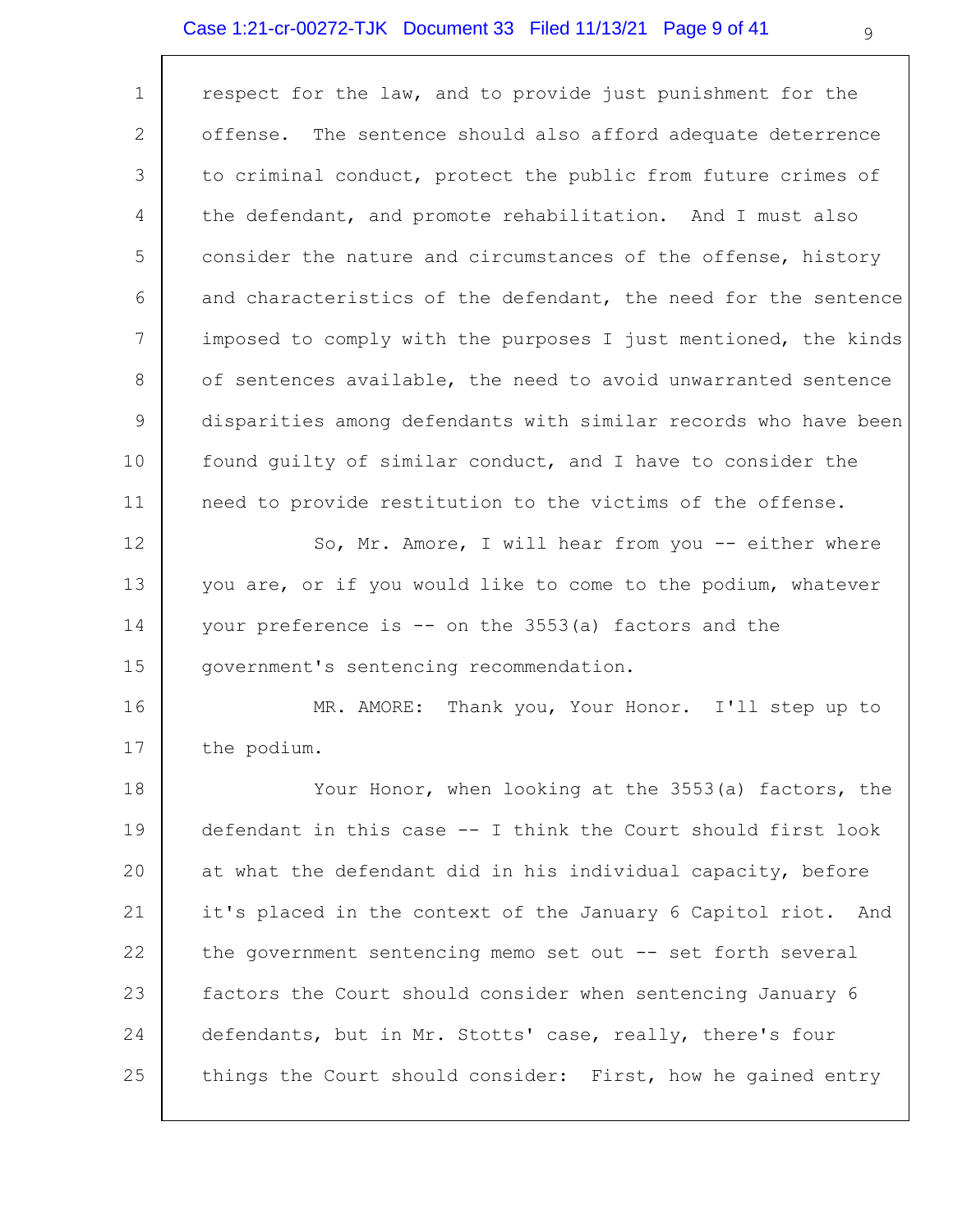## Case 1:21-cr-00272-TJK Document 33 Filed 11/13/21 Page 10 of 41

 $\Gamma$ 

| $\mathbf 1$  | into the Capitol building; second, what he did once inside the  |
|--------------|-----------------------------------------------------------------|
| $\mathbf{2}$ | Capitol building; third, how long he remained in the Capitol    |
| 3            | building, and; fourth, what he did afterwards.                  |
| 4            | So, first, how he gained entry into the Capitol                 |
| 5            | building. You can see, on page 3 of the government's memo, you  |
| 6            | see the defendant scaling the wall of the west terrace of the   |
| 7            | Capitol building. This isn't simply jumping over a bicycle      |
| 8            | rack or hopping a fence; this is scaling what appears -- to me  |
| 9            | it appears to be an approximately 20-foot wall, that certainly  |
| 10           | not everyone is physically capable of doing.                    |
| 11           | And what he did afterwards, he entered the Capitol              |
| 12           | building through the Senate wing door, which at the time he got |
| 13           | there that door was open. However, just to the left of that     |
| 14           | door there's a window, and that window had been broken open.    |
| 15           | And at the time the defendant was entering through that Senate  |
| 16           | wing door, you could clearly see, in video from the Capitol's   |
| 17           | closed circuit TV, that there are individuals also entering the |
| 18           | Capitol building through that broken window. Just to highlight  |
| 19           | the point that scaling a 20-foot wall, entering a door that had |
| 20           | already been breached, while other people are entering through  |
| 21           | the window, certainly shows that the defendant should have      |
| 22           | known he should not have been doing what he was doing. He knew  |
| 23           | he should not have been doing what he was doing to gain access  |
| 24           | to the Capitol building.                                        |
| 25           | So, second, what he did once inside, he was in the              |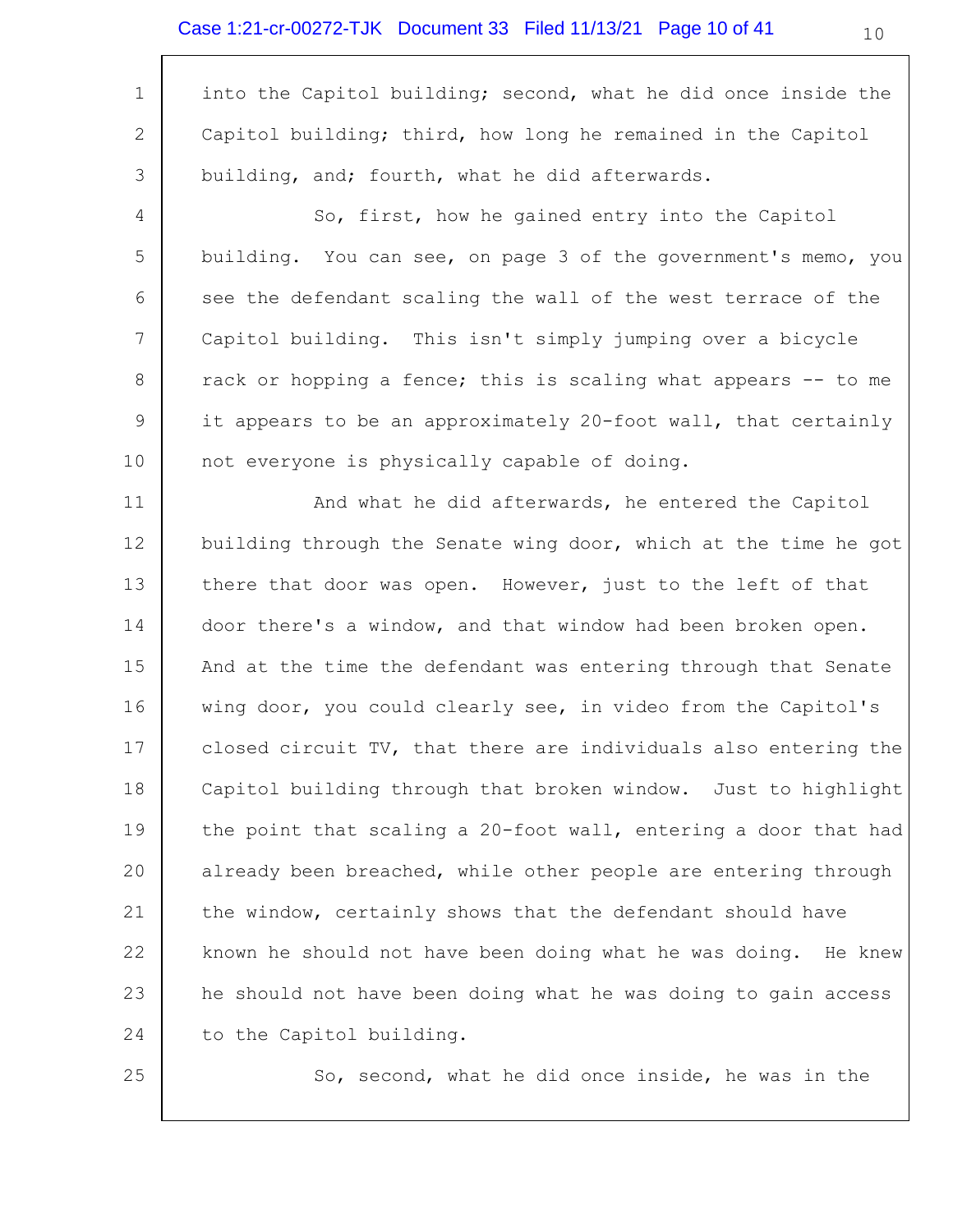## Case 1:21-cr-00272-TJK Document 33 Filed 11/13/21 Page 11 of 41

| $\mathbf 1$     | building. There is a $-$ he $-$ he spent $-$ he first went to the |
|-----------------|-------------------------------------------------------------------|
| 2               | rotunda doors. This is not the entrance, the way he came in.      |
| 3               | There was another entranceway where other large group of          |
| 4               | rioters had breached. And there are photos of this entryway in    |
| 5               | the government sentencing memo, as well. And what you see here    |
| 6               | in the video, you see the defendant cheering on the rioters who   |
| $7\phantom{.0}$ | are pushing past law enforcement that are trying to keep people   |
| 8               | out at the rotunda doors.                                         |
| 9               | So, you know, if the defendant is going to suggest                |
| 10              | that he didn't know he shouldn't have been in there, he didn't    |
| 11              | know he couldn't go in, I mean, he could visibly see others       |
| 12              | pushing law enforcement out of the way so that the rioters        |
| 13              | could all gain access to the Capitol.                             |
| 14              | He then spends most of his time in the rotunda of the             |
| 15              | Capitol building. There is a large mob in the rotunda, as         |
| 16              | well. For a lot of the time he was walking through the            |
| 17              | rotunda, using his cell phone to take photos and videos.<br>But   |
| 18              | at approximately 3:04 p.m. a large contingent of law              |
| 19              | enforcement officers enter the rotunda; they're wearing riot      |
| 20              | gear, they're wearing helmets, holding shields, some of them      |
| 21              | are carrying batons. They enter for the purposes of clearing      |
| 22              | the rotunda, to put down the riot that was occurring right in     |
| 23              | the center of the Capitol building.                               |
| 24              | And one would think at this point the defendant would             |
| 25              | turn around and leave the Capitol building, faced with a mob of   |

11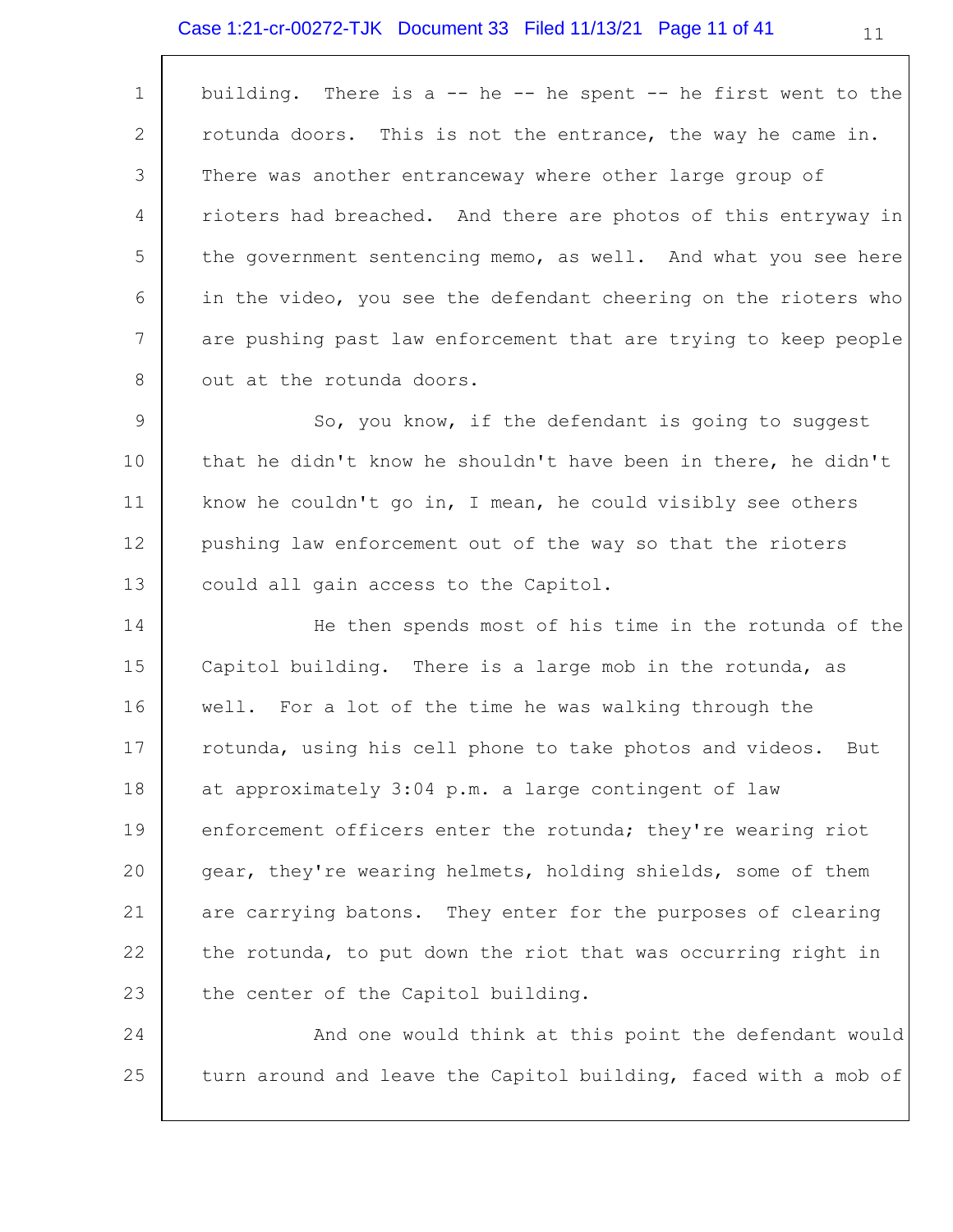1 2 3 4 5 law enforcement officers. But he doesn't. He proceeds to the very front of the pack to confront these law enforcement officers. It's a confrontation that goes on for approximately eight minutes from 3:04 in the afternoon to 3:12. And the defendant stands his ground.

6 7 8 9 10 11 12 13 14 He stays at the front of the pack. The officers are trying to clear the rotunda, they're pushing against rioters. Some of the rioters are pushing back physically. The defendant in this case stands his ground. You could see in the video I submitted to the Court, which is Exhibit 1, which is a 90-second video that occurs between 3:07 and 3:08, not only is he standing his ground, but he's shouting. He starts singing the national anthem. He starts yelling at the officers and refuses to leave.

15 16 17 18 19 20 21 22 23 24 That 90 seconds, I provided that to the Court because that clearly shows the defendant, it gives the  $-$ - hopefully, it gives Your Honor an idea of what I mean by the defendant stood his ground. But that's only 90 seconds. This went on for eight minutes. There was -- in the larger CCTV video, that captures the entire rotunda, although -- you know, you don't see the defendant as clearly as you do in the body-worn camera video. You clearly see he remains at the front of that pack for eight minutes, being pushed by law enforcement, refusing to leave the rotunda.

25

Eventually he does leave, along with the rest of the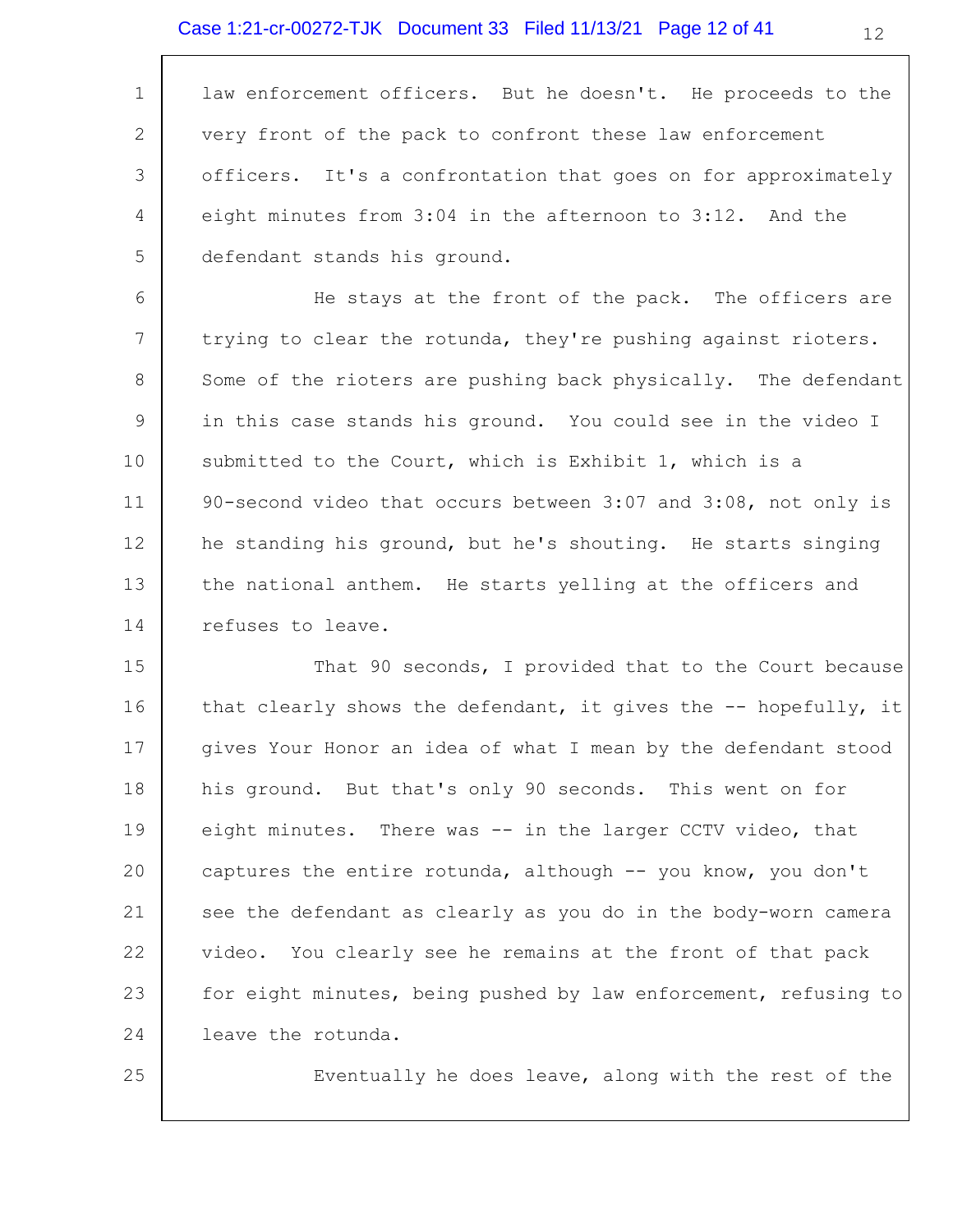$\overline{\Gamma}$ 

| $\mathbf{1}$    | rioters that are in the Capitol, at approximately 3:12.          |
|-----------------|------------------------------------------------------------------|
| 2               | The third factor was having scaled the building. He              |
| 3               | entered through that Senate door at approximately 2:22. And      |
| 4               | he's eventually forced out of the rotunda at 3:12. That's 50     |
| 5               | minutes. Almost an hour that the defendant stayed in the         |
| 6               | building.                                                        |
| $7\phantom{.0}$ | So what did the defendant do afterwards? He went to              |
| 8               | his social media, to his Facebook account. And I provided Your   |
| 9               | Honor with a sample of some of his postings. To me, the most     |
| 10              | striking one was this, he writes, "The story of the siege.<br>It |
| 11              | all started by scaling the wall as we broke into the U.S.        |
| 12              | Capitol to strike fear into the sold-out Congress." If there     |
| 13              | was a question, any question as to why the defendant decided to  |
| 14              | enter the Capitol building that day, I think that Facebook post  |
| 15              | answers it: To strike fear into Congress.                        |
| 16              | Another post, "We were peaceful, but the police were             |
| 17              | not. Police were aggressive and on the wrong side. They got      |
| 18              | us out, but it's far from over. 1776."                           |
| 19              | Then, finally, he wrote, "I got kicked out, but I'll             |
| 20              | be back."                                                        |
| 21              | One other action he took afterwards -- which I don't             |
| 22              | believe it's in my sentencing memo -- but he admitted, when he   |
| 23              | sat down for his interview with the FBI, he admitted that the    |
| 24              | photos and videos he had taken on his phone on January 6, he     |
| 25              | had since deleted them off his phone.                            |
|                 |                                                                  |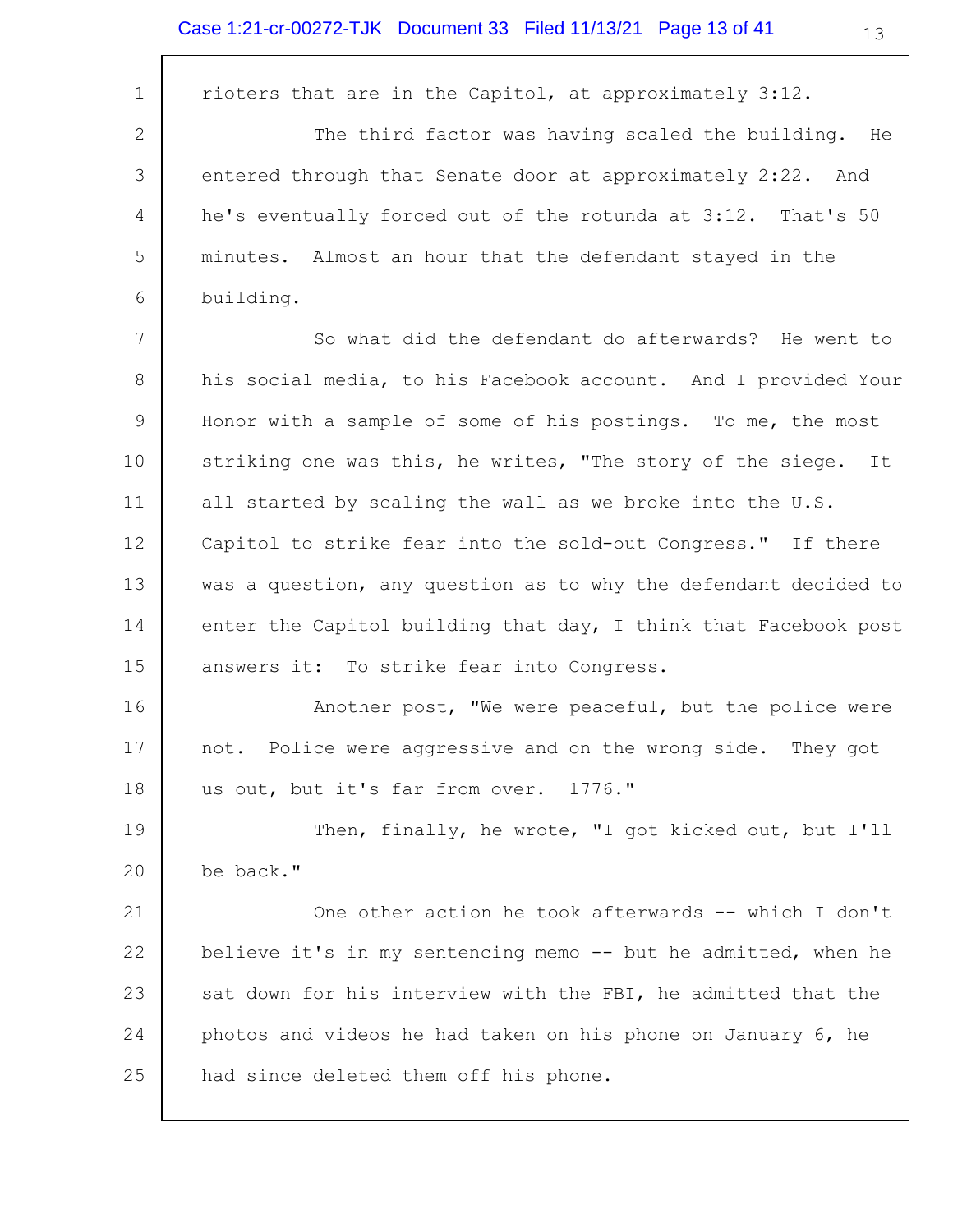### Case 1:21-cr-00272-TJK Document 33 Filed 11/13/21 Page 14 of 41

1 2 3 4 5 6 7 8 In the defendant's submission, he suggests that climbing the wall seemed like a challenge and that it was a lapse in judgment. I think his Facebook posts seem to counter that. He refers to it as a "siege," which a siege, from my understanding, is a law enforcement or military operation to surround a building, to choke a building from its supplies, to shut down whatever is going on inside of that building. And also, like I said before, to instill fear into Congress.

9 10 11 12 13 14 15 16 17 18 19 The defendant also suggests in his memo that the government concedes that Mr. Stotts committed no violent acts or encouraged others to do so. I don't think that's entirely accurate. The government sentencing memo does say that Mr. Stotts did not directly physically strike any officers, but remaining at the front of a crowd that is pushing up against law enforcement, screaming in the officers' faces for eight minutes, I think that any law enforcement officer who observed that boldness, that brazenness, that aggressiveness would think that there is -- if not violence, certainly a potential for violence from someone behaving that way.

20 21 22 23 Moreover, he also cheered on the violence of others, those that were storming through the rotunda doors, pushing their way past law enforcement. He was pumping his fist as that was going on.

24 25 So, I don't think that this was just a lapse in judgment, but a conscious decision to confront and interfere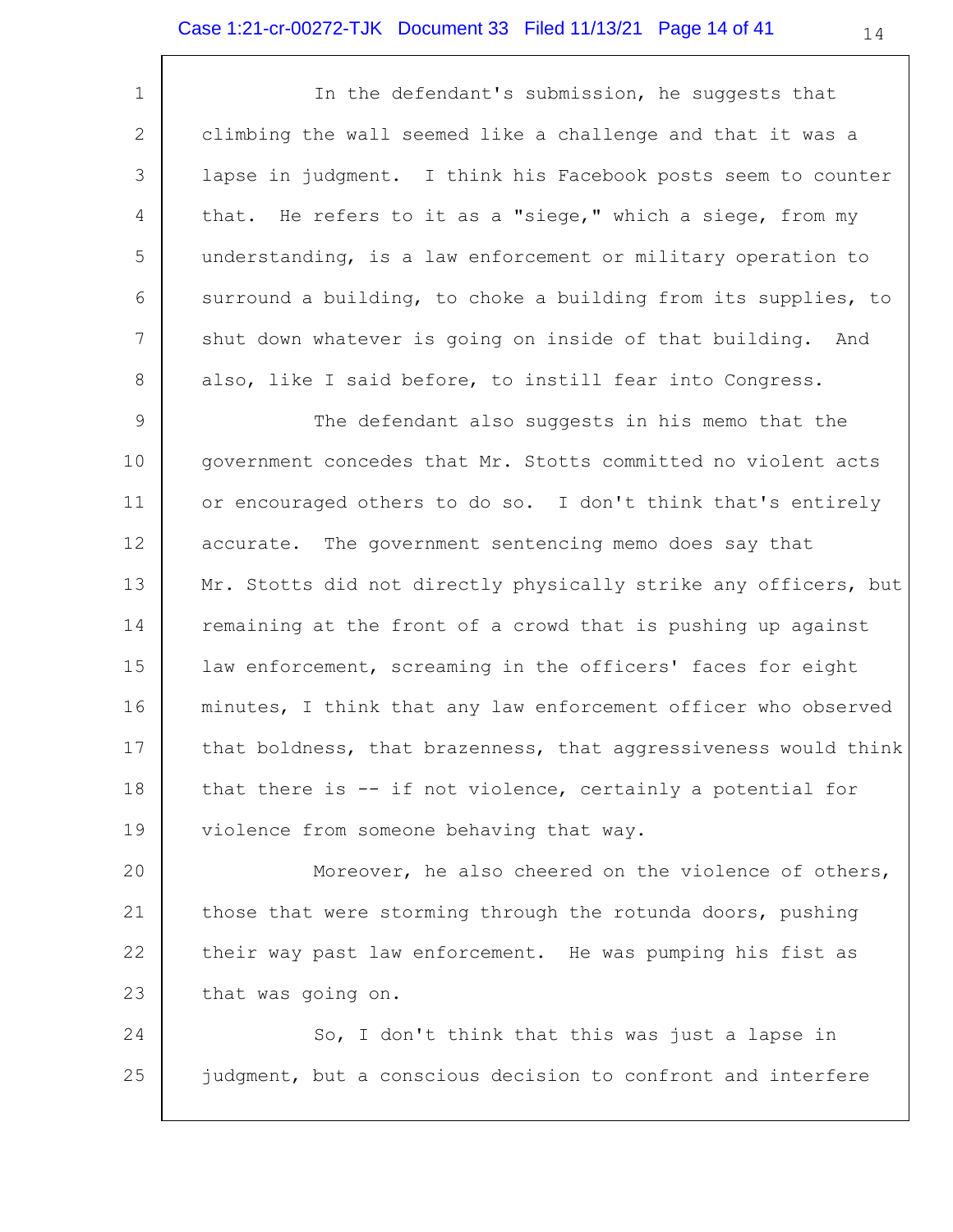1 2 3 4 5 6 7 8 9 10 11 12 13 14 15 16 17 18 19 20 21 22 23 24 25 with the law enforcement officers that were trying to shut down a riot that was going on in the U.S. Capitol building on January 6. And as I transition now to -- from the seriousness of the offense into the defendant's criminal history, Your Honor will see that this is not the first time that this defendant has had an issue with confronting law enforcement. Although it's almost ten years ago, in 2012 he was sentenced to 90 days in jail, 88 of which were suspended, after he pled guilty to disorderly conduct and obstruction. This is in the PSR, paragraph 31. And according to the write-up in the PSR, local police officers were issuing citations for underage drinking when the defendant disrupted their duties. The officers warned Mr. Stotts several times to back away. He ignored their commands and became belligerent. Your Honor, this seems very similar to Mr. Stotts's conduct inside the Capitol. Also, as noted in the PSR, in 2009 -- which, again, is more than ten years ago -- but it reiterates the fact that this is not the defendant's first encounter with law enforcement. He was charged with assault of a peace officer, which eventually was dismissed. This is at paragraph 29 of the PSR, Your Honor, which states he was uncooperative with the police, he refused to sit in the squad car, and then he tried to run.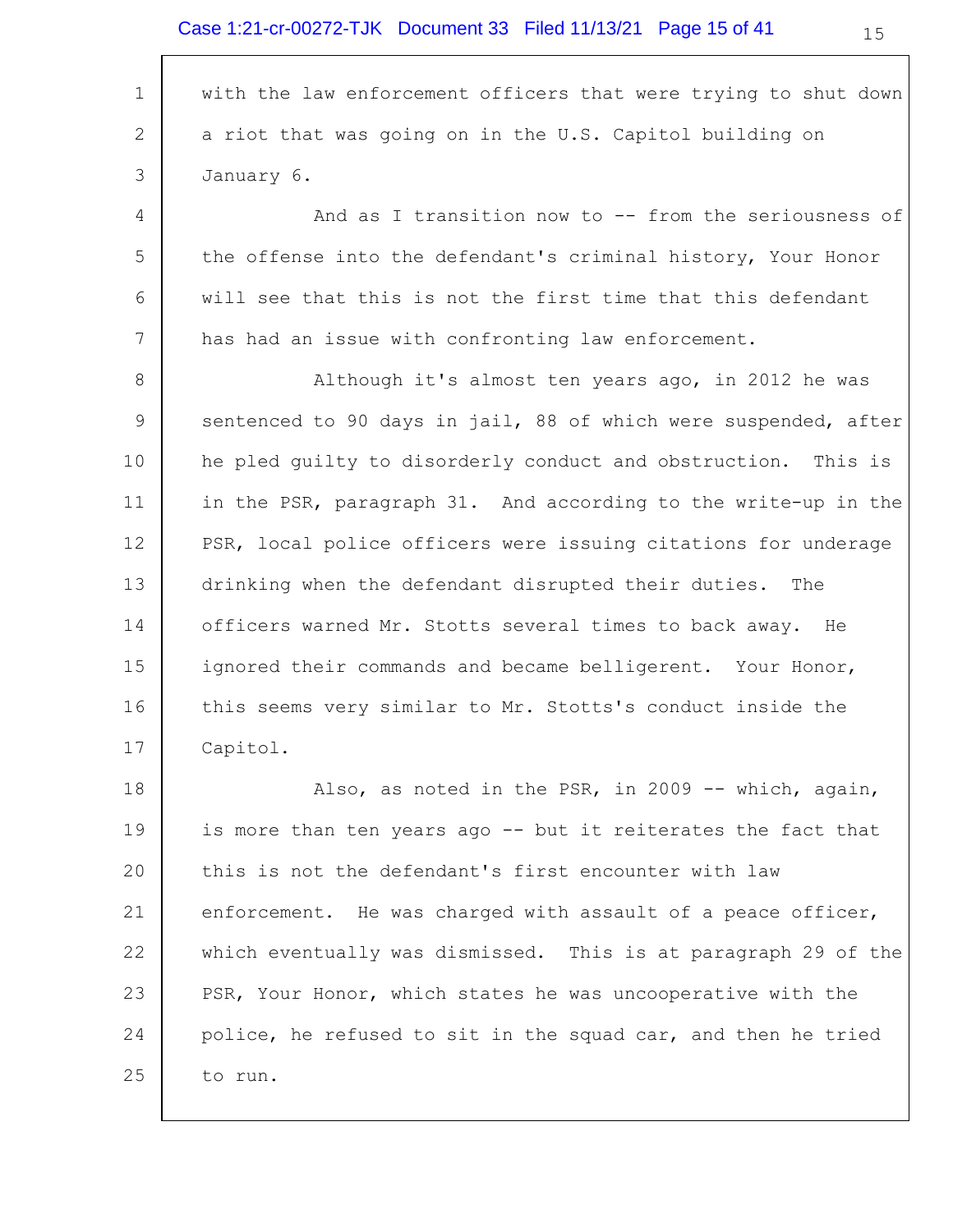1 2 3 As noted in the defense's sentencing memo, he does have other convictions that mostly seem to pertain to alcohol-related offenses.

4 5 6 7 8 9 10 11 12 13 But, I think it's important to show that this defendant in particular, unlike many of the other January 6 defendants, clearly has an issue with law enforcement. He's not afraid to confront law enforcement, not afraid to stand his ground when law enforcement is trying to do their duties, not afraid to yell in the face of law enforcement, and doesn't seem to be deterred when law enforcement pushes him, gives him directions. He simply added to the numbers that were in the rotunda that was making it difficult for law enforcement to do their job that day.

14 15 16 17 18 19 20 21 22 And so, Your Honor, that's -- those are the individual acts of the defendant. Certainly, this has to be looked at in the larger context of January 6th, which was an attack on the Capitol, that achieved its objective to disrupt the Congressional certification of the 2020 Electoral College vote. It threatened the peaceful transfer of power following the 2020 election. And, indeed, the defendant in this case seemed to want to have some part of that, as indicated in his messages that he was there to instill fear in Congress.

23 24 25 Again, this took place within the context of a large, violent riot that relied on numbers to overwhelm law enforcement officers. And as I said before, he contributed to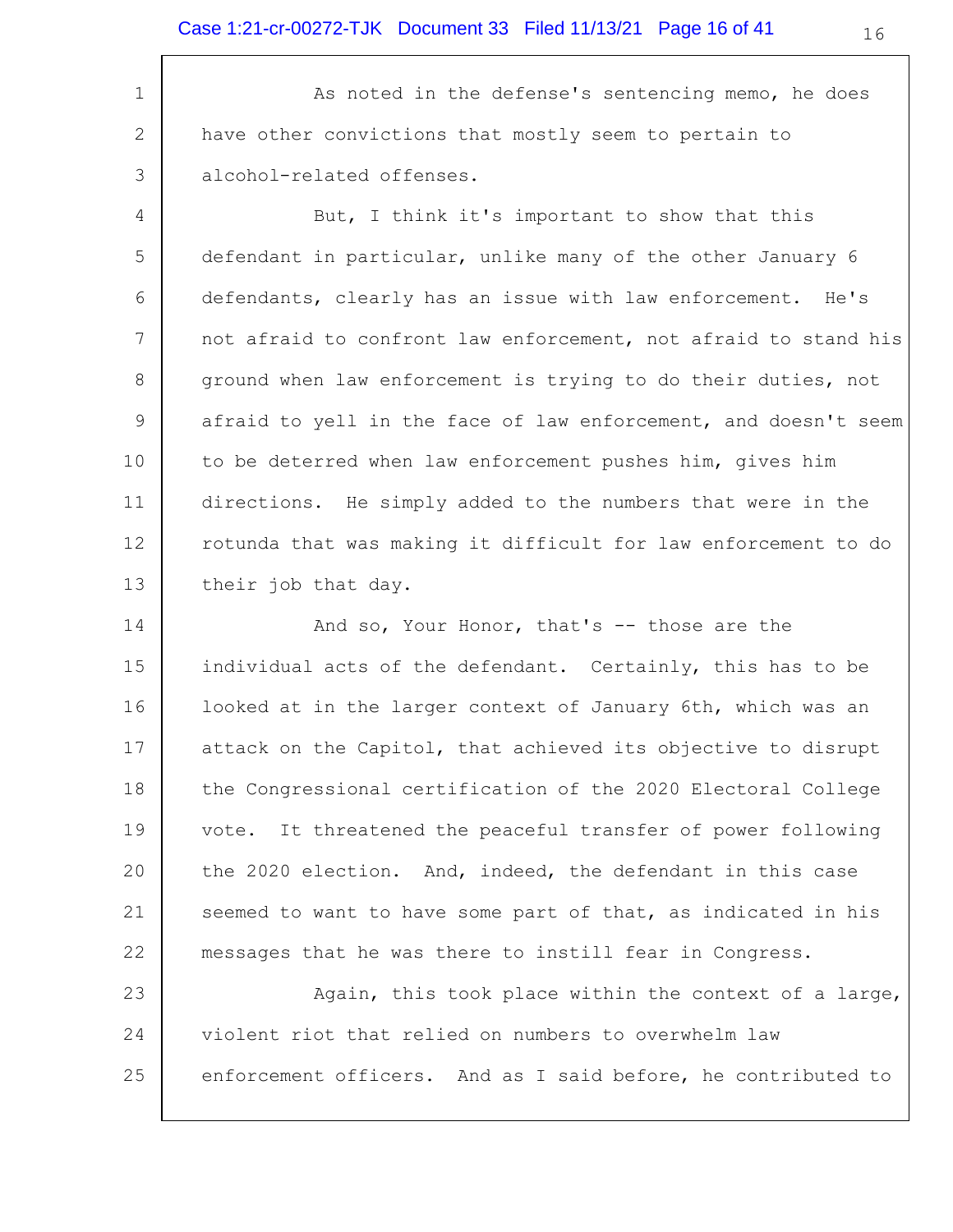### Case 1:21-cr-00272-TJK Document 33 Filed 11/13/21 Page 17 of 41

1 2 3 4 those numbers by refusing to leave the rotunda when those officers showed up in riot gear and gave directions for the rioters to leave the rotunda. The defendant refused to leave for eight minutes.

5 6 7 8 9 10 11 12 And so while certainly deterrence is necessary in this case -- we don't ever want to see what happened at the Capitol happen ever again -- but we also don't want to see people behaving this way towards law enforcement in any context, whether it's the Capitol building, on the streets of Washington, D.C., outside the White House, outside any of the federal -- outside or inside any of the federal buildings in the District of Columbia.

13 14 15 16 17 18 19 20 And so those are the reasons, Your Honor, why the government is seeking 45 days of incarceration in this case. The amount of time the defendant spent in the Capitol building, his actions inside the Capitol building, his refusal to comply with law enforcement, and his interference with law enforcement's objectives in putting down the riot, and, finally, his posts on social media after he -- after he was kicked out of the Capitol building.

21 22 Subject to any questions Your Honor has, that's all I have.

23 24 25 THE COURT: Very quickly, Mr. Amore. Obviously, you've pointed out some of the more problematic parts of facts for the defendant, both in terms of the offense and his history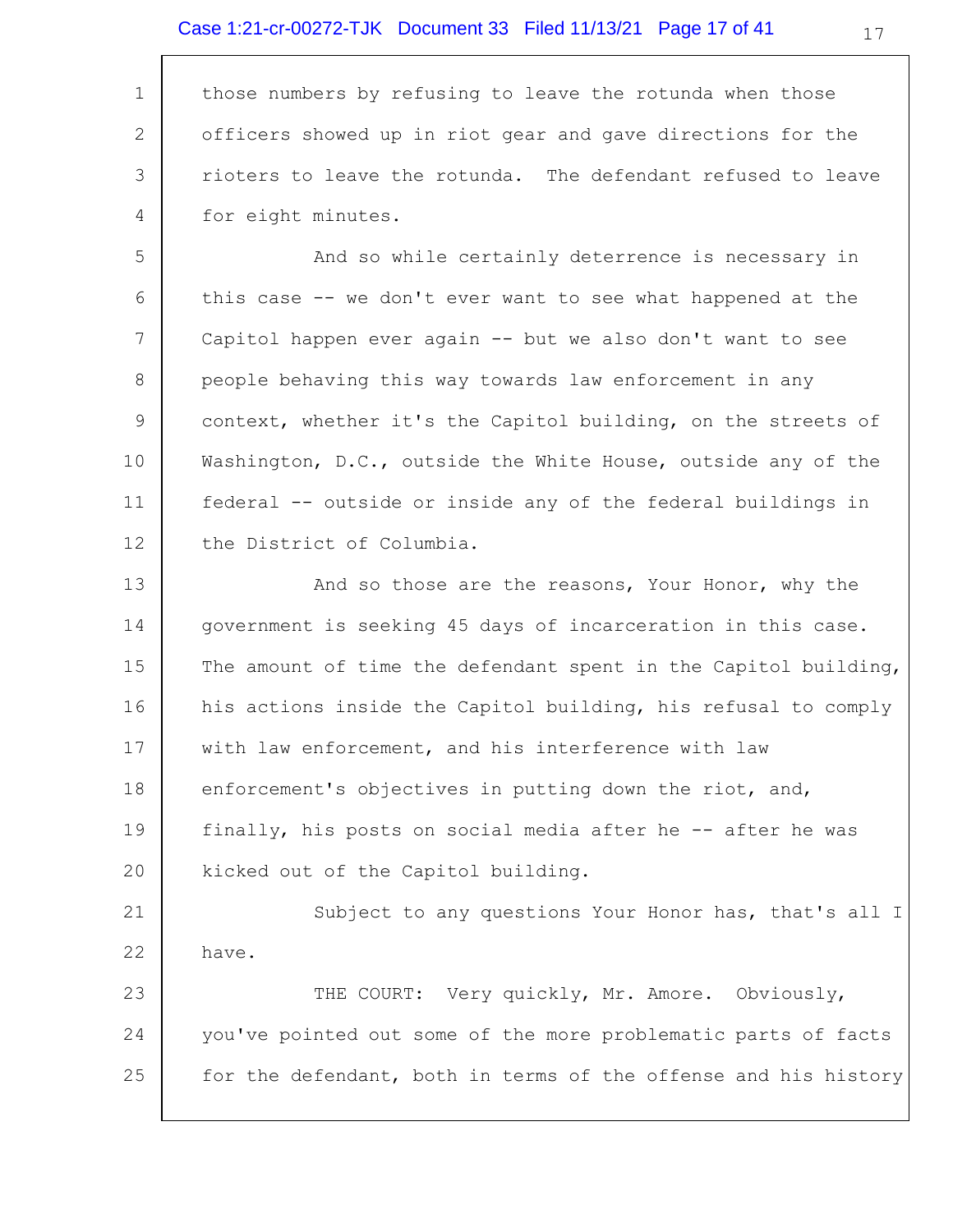## Case 1:21-cr-00272-TJK Document 33 Filed 11/13/21 Page 18 of 41

| $1\,$          | and characteristics. But, obviously, have to consider the flip  |
|----------------|-----------------------------------------------------------------|
| $\mathbf{2}$   | side of all of those things, right?                             |
| 3              | MR. AMORE: Of course.                                           |
| 4              | THE COURT: I have to consider that he didn't --                 |
| 5              | there is no evidence of $-$ I won't go through all of them;     |
| 6              | Ms. Peterson, I'm sure, will ably do that. But, the fact that   |
| $\overline{7}$ | he didn't have a weapon, the fact that he didn't appear to have |
| 8              | any real planning or was not a part of any other group, or all  |
| $\mathsf 9$    | those other things, I have to weigh those things, too, right?   |
| 10             | MR. AMORE: Of course, Your Honor. And everything                |
| 11             | you've said is accurate.                                        |
| 12             | THE COURT: And then the other thing I want to                   |
| 13             | mention, just as -- because you talked about some of these past |
| 14             | offenses. I think the two -- in what you said, Mr. Amore, I     |
| 15             | think you suggested that the offenses you highlighted here did  |
| 16             | not involve alcohol -- or maybe by saying that other offenses   |
| 17             | did involve alcohol, you suggested that the offenses you had    |
| 18             | highlighted did not. Does that make any sense? But as I read    |
| 19             | them, I think both the offenses you highlighted appear to also  |
| 20             | stem from -- I mean, maybe the charges weren't about alcohol,   |
| 21             | but if you read the narratives, they both appear to involve the |
| 22             | consumption of alcohol. Is that fair?                           |
| 23             | MR. AMORE: That's fair. That is correct as well,                |
| 24             | Your Honor, yep.                                                |
| 25             | THE COURT: So in that sense, I don't think there's              |
|                |                                                                 |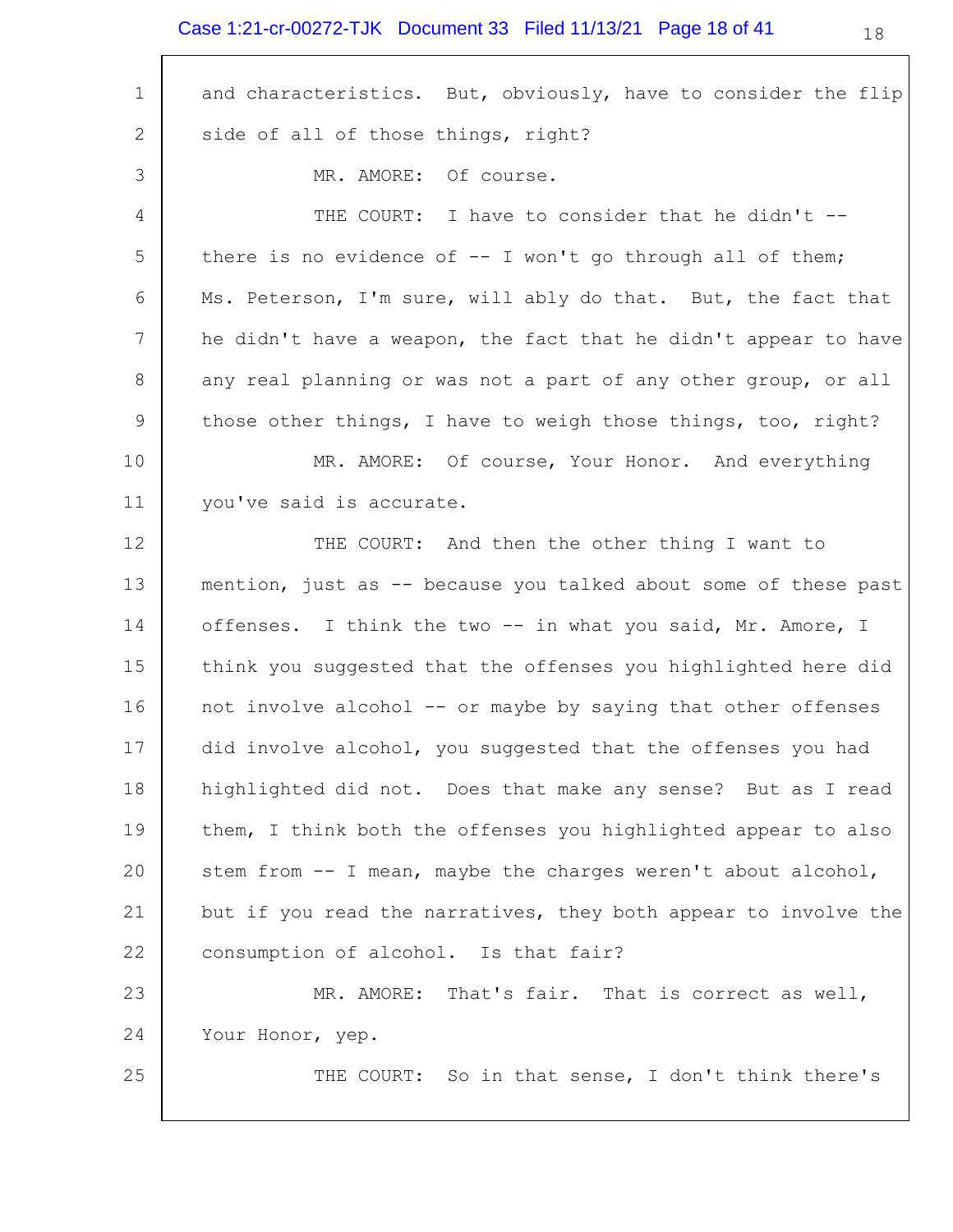# Case 1:21-cr-00272-TJK Document 33 Filed 11/13/21 Page 19 of 41

 $\Gamma$ 

| $\mathbf 1$ | any evidence that Mr. Stotts was under the influence of alcohol |
|-------------|-----------------------------------------------------------------|
| 2           | on January 6. So in some sense, that does distinguish some of   |
| 3           | these offenses from his conduct that day.                       |
| 4           | MR. AMORE: I think that's right, Your Honor --                  |
| 5           | THE COURT: You can kind of arque that both                      |
| 6           | directions. But I think, as a matter of fact, that's true.      |
| 7           | MR. AMORE: I think that's right, Your Honor. But                |
| 8           | I'll just say, I don't -- with respect to the 2012 conviction   |
| 9           | for disorderly conduct and obstruction, I don't -- I don't mean |
| 10          | to suggest that if alcohol was involved, it somehow excuses     |
| 11          | that conduct or behaving that way towards law enforcement.      |
| 12          | THE COURT: And I'm not suggesting that either.                  |
| 13          | Okay.<br>Thank you very much.                                   |
| 14          | MR. AMORE: Thank you, Judge.                                    |
| 15          | THE COURT: Ms. Peterson, I will hear from you.                  |
| 16          | MS. PETERSON: Thank you, Your Honor. Let me start               |
| 17          | with a couple of other things the government did not mention,   |
| 18          | because I think some of what they did mention is fair.          |
| 19          | Mr. Stotts acknowledges that he behaved terribly on January     |
| 20          | One thing the government did not point to, however, is<br>6th.  |
| 21          | what Mr. Stotts did ten days later, and that is he voluntarily  |
| 22          | turned himself in to law enforcement. They didn't come out to   |
| 23          | arrest him; he called them and went to the station.<br>They     |
| 24          | offered to come to him, he said no, he would come to them.      |
| 25          | He went to them, he wore the same clothing that he              |
|             |                                                                 |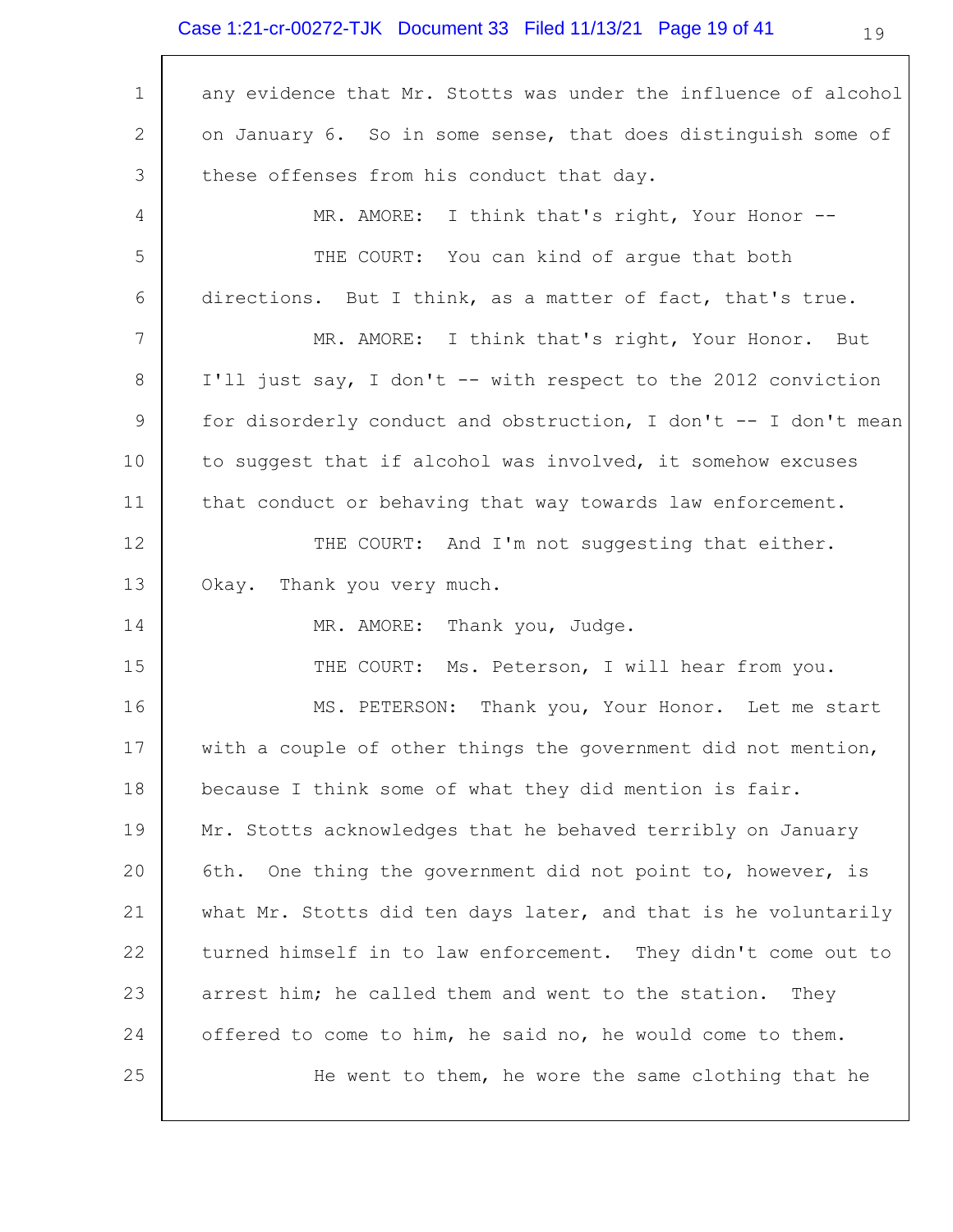#### Case 1:21-cr-00272-TJK Document 33 Filed 11/13/21 Page 20 of 41

| $\mathbf 1$     | wore on the day of January 6th. He gave them a full            |
|-----------------|----------------------------------------------------------------|
| 2               | confession. And I have -- I've listened to the entire thing.   |
| 3               | He never raises his voice, he is never disrespectful in any    |
| 4               | way, shape, or form throughout that interview. He makes no     |
| 5               | excuses for his actions, takes -- accepts full responsibility  |
| 6               | for it. And, in fact, the agents thank him for that in the     |
| $7\overline{ }$ | course of the interview and tells him -- makes a point of      |
| 8               | telling him they don't consider him a threat and they have no  |
| 9               | evidence that he committed any violent acts. And they then let |
| 10              | him leave and he goes back home. They ask him for how to reach |
| 11              | him, if they need to reach him in the future, he provides that |
| 12              | information, he remains available to them. And it's two months |
| 13              | that go by before there is any arrests at all.                 |

14 15 16 17 18 19 The tenor of that interview -- and perhaps we should have played it, but I don't think the government would disagree with this -- was completely polite, respectful, he was full of contrition and remorse and the agents were, likewise, very respectful towards him and made him feel comfortable telling them exactly what occurred that day, and that is what he did.

20 21 22 23 24 25 So I think you have to weigh that in when you're comparing his actions. And other than in that immediate aftermath of January 6th, whether we acknowledges he posted things that he shouldn't have posted and he made comments that certainly made it seem as if he was proud of what he had done on that day, upon reflection, after he left, his complete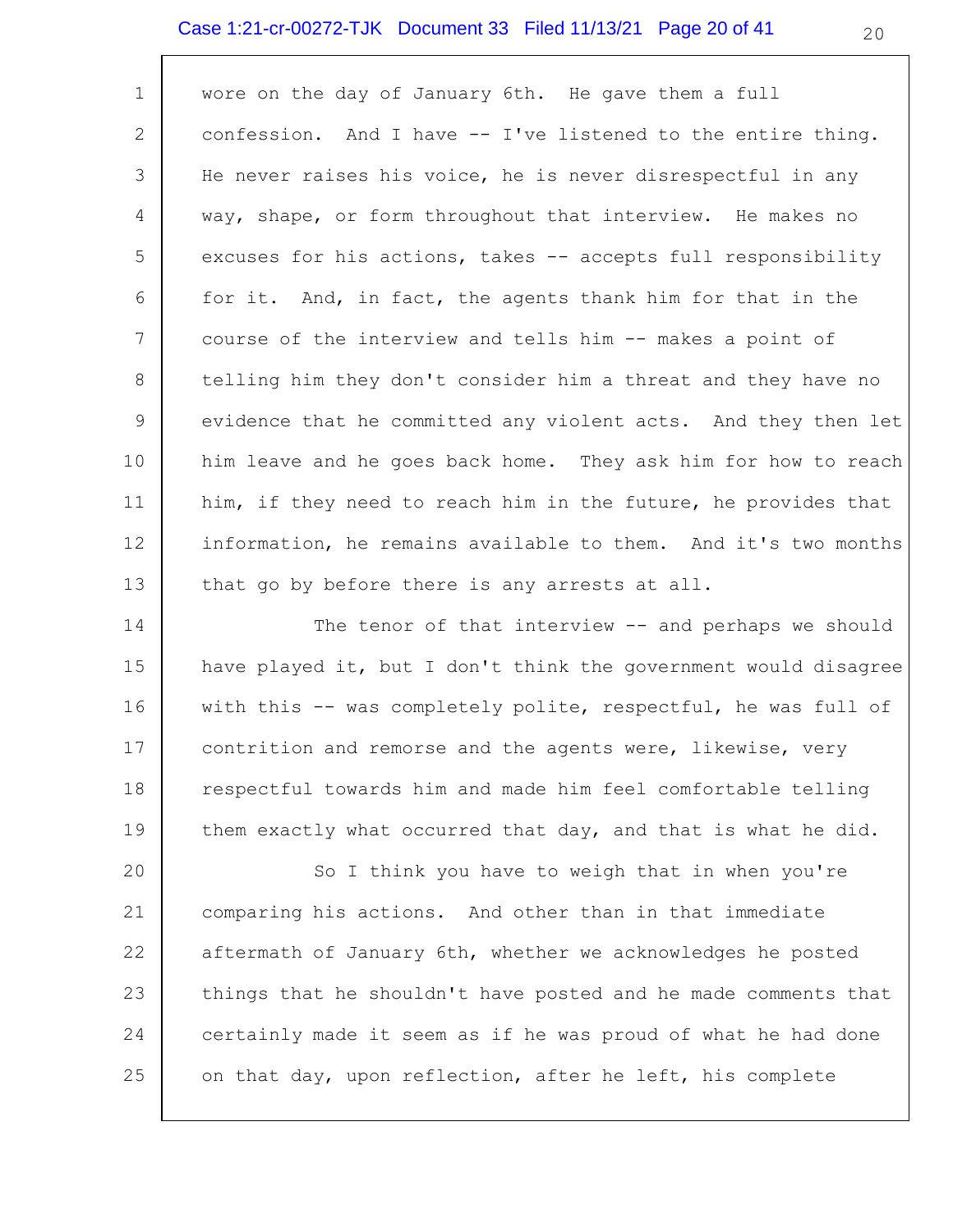## Case 1:21-cr-00272-TJK Document 33 Filed 11/13/21 Page 21 of 41

 $\overline{\Gamma}$ 

| $\mathbf 1$ | attitude changed. And this is not a situation where he deleted  |
|-------------|-----------------------------------------------------------------|
| 2           | his Facebook accounts and deleted posts in order to prevent law |
| 3           | enforcement from seeing them. First of all, everyone knows      |
| 4           | that that's not an effective way of destroying evidence.        |
| 5           | THE COURT:<br>Not everyone knows.                               |
| 6           | MS. PETERSON: Most people know that's not an                    |
| 7           | effective way of destroying evidence. But more importantly, he  |
| 8           | did it, as he indicated and as he told law enforcement, because |
| $\mathsf 9$ | he had a conversation with his father, realized how stupid he   |
| 10          | had been and didn't want to participate in that anymore.        |
| 11          | Mr. Stotts is not someone who has ever gone to a                |
| 12          | protest before or a political rally; was not his intention      |
| 13          | even. He was, as I've noted in my sentencing memo, he was in    |
| 14          | his off-season, he was in Arizona, he decided to go visit his   |
| 15          | father. He travels around in his vehicle, sleeps in his         |
| 16          | vehicle in the off season. And he was driving to Florida,       |
| 17          | heard about then-President Trump inviting people to come to the |
| 18          | Capitol and suggesting that everyone should come to show their  |
| 19          | support, and he decided to come.                                |
| 20          | Came on his own. He didn't have any plans in                    |
| 21          | advance. He stayed outside of the city and came in to do some   |
| 22          | sightseeing two days before the rally, the 4th. On the 5th he   |
| 23          | came in for the rally that evening, then he went back out where |
| 24          | he was staying, and then came back in for the speeches on       |
| 25          | January 6th.                                                    |

21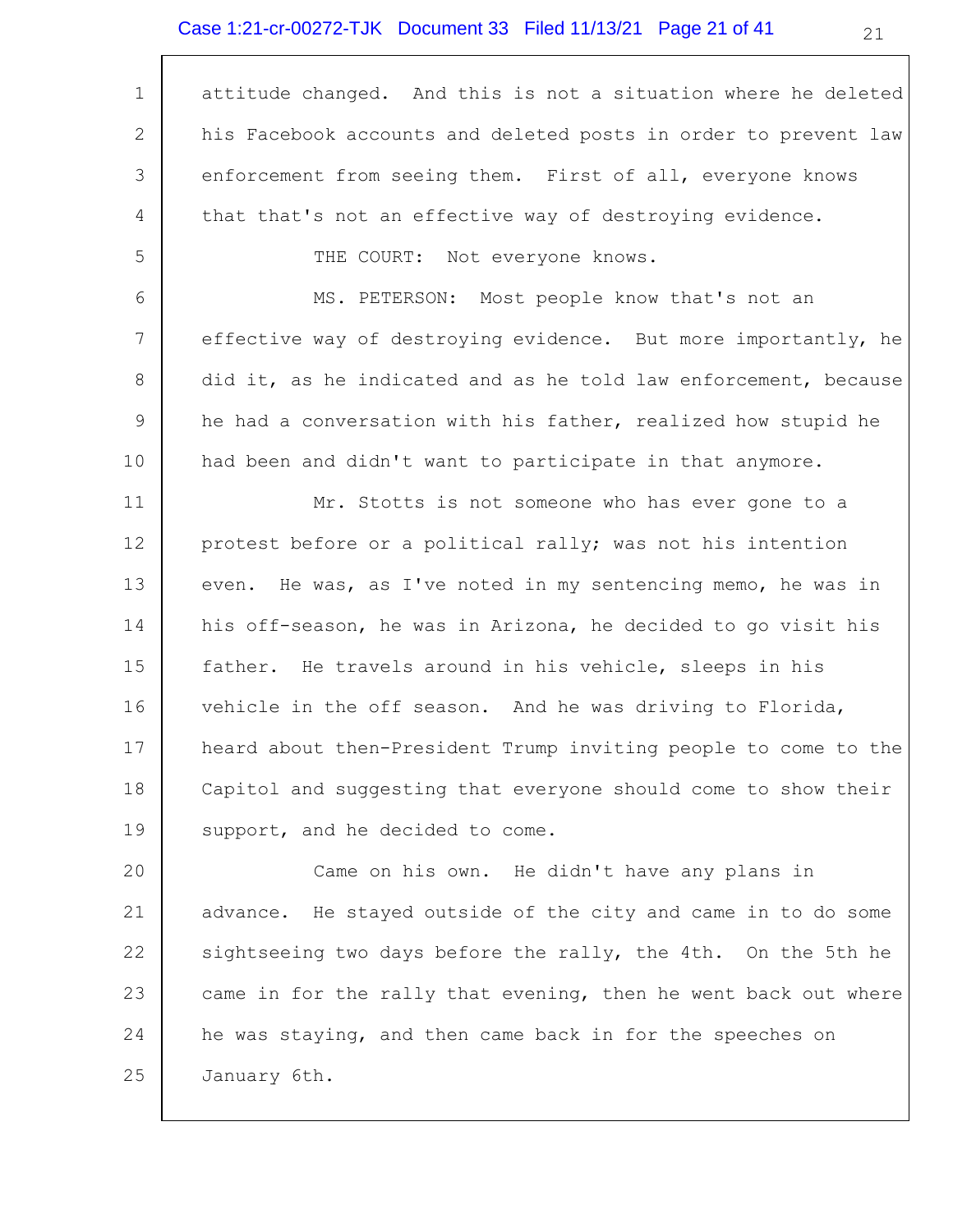1 2 3 4 5 6 7 8 9 He had no intention of going to the Capitol and there's nothing that suggests that he did. And he also had no intention of engaging in any criminal actions prior to coming. He didn't come with weapons, he didn't come with even defensive gear. He had -- he had no camouflage clothing, he had no gas masks, he had no bear spray, no pepper spray, no weapons of any sort. That doesn't excuse what he did, which is he got caught up in what was going on and he played a role in that, and he acknowledges that.

10 11 12 13 14 15 16 17 18 19 I didn't mean to, in describing his scaling of the wall  $--$  as you saw it, as a challenge  $--$  to suggest that somehow appropriate. He knows it wasn't. That's how he would describe to the Court how stupid it was. And yet, when he saw people doing it, I'm an able-bodied young man, I can do that, too. It wasn't as if he couldn't just walk up the steps and walk in the door; that's what a lot of other people were doing. So it wasn't a maneuver to designed to do something more nefarious, if you will. It was a way to get where he was going, along with everyone else.

20 21 22 23 24 25 And he's -- I know the government said that the defendant somehow never -- that what he did showed that he didn't know that he couldn't go in. We have never suggested that. Mr. Stotts did not suggest to the police when he -- or to the FBI when he interviewed with them, nor did we suggest that he didn't know that he wasn't supposed to go in. He fully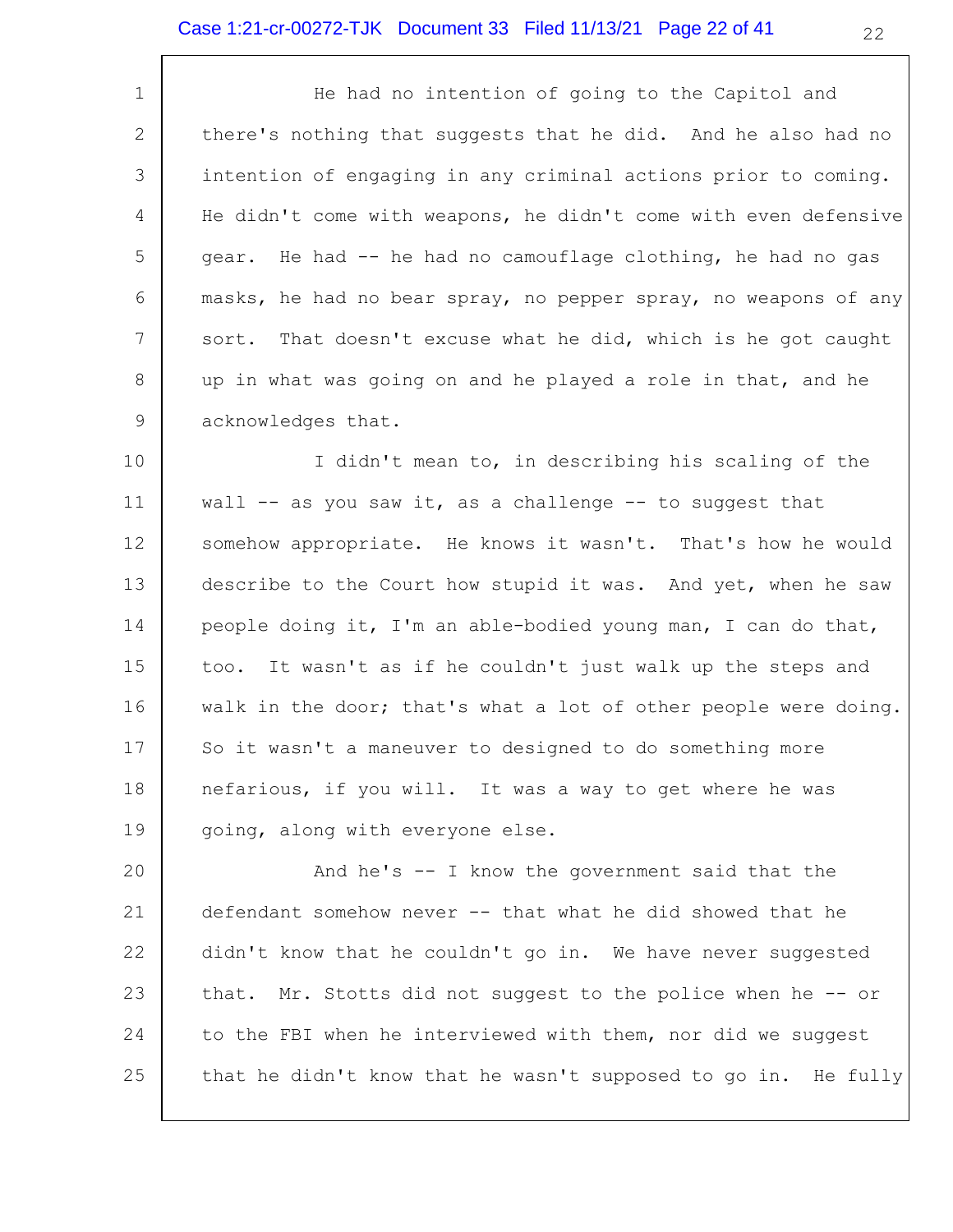#### Case 1:21-cr-00272-TJK Document 33 Filed 11/13/21 Page 23 of 41

|                | knew that. He has acknowledged that in pleading quilty. You    |
|----------------|----------------------------------------------------------------|
| $\overline{2}$ | can't plead quilty to the offense you pled guilty to. And his  |
| 3              | statement of offense acknowledges that he knew that he was not |
| $\overline{4}$ | supposed to be in the Capitol that day.                        |
| 5              | So that's -- that's never been an issue. It's really           |

6 7 8 9 10 11 12 trying to get into his -- we've been trying to explain to the Court why he did what he did and what he was thinking at the time, which was, quite frankly, that he wasn't thinking. He got caught up in the moment. And I think, as the Court has already noted with respect to the criminal history, it is, as I've said in my sentencing memo, ten years old and it does all stem from when he was using alcohol.

13 14 15 16 17 18 19 20 21 22 23 24 25 As my sentencing memo outlines, he left his home at a very young age. He's lived a very solitary life. He does have family, but he is really on his own. And he went through a period of time when he was drinking and making bad decisions as a result. And now, in fact, the only group he's a member of is a religious group that he goes to and does bible study with. He's not part of any organized effort to express his political views one way or the other. Not that there's anything wrong with that, but I think it does explain a little bit more the different posture he was in than many people who came on January 6th. And, again, he came with no intention of going into the Capitol, that was  $-$  he didn't  $-$  he had no  $-$  if someone else was planning that, it was not him, and he did not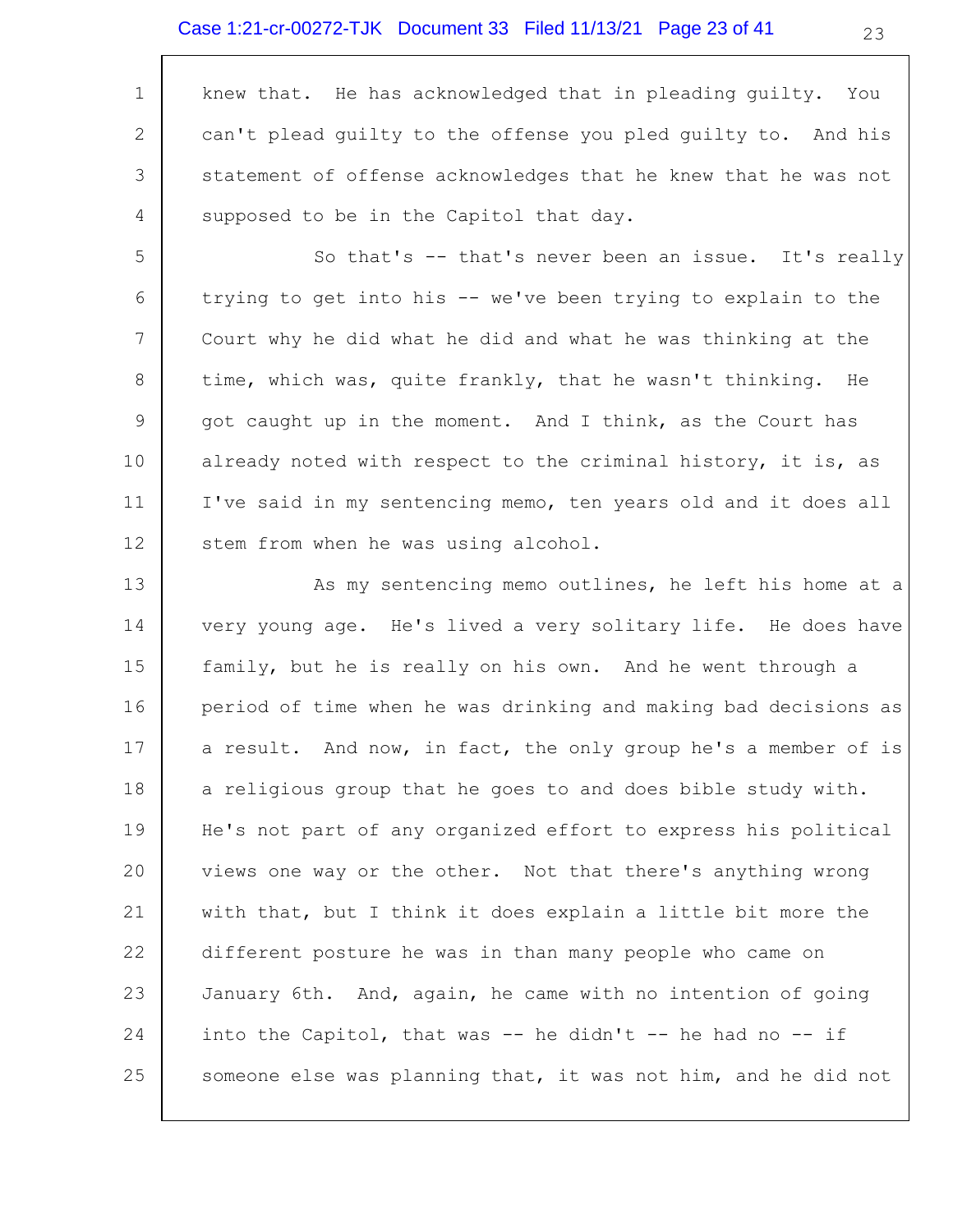#### Case 1:21-cr-00272-TJK Document 33 Filed 11/13/21 Page 24 of 41

1 2 3 4 5 6 7 8 9 know what he did following along and regrets that. There is no doubt, and Mr. Stotts has seen the video, that where he is being -- I would agree with the government's characterization of it -- I would say obnoxious, but belligerent works as well. He was singing loudly in the face of the officers. And, again, that is -- he recognizes how wrong his behavior was; it was disruptive, it could have instilled fear in people, and it's nothing -- he makes no excuses for it.

10 11 12 13 14 15 16 17 But I think you have to view that in the overall - that is a short period of time while he's in the Capitol. And the government has noted that he was in there for 50 minutes. You can trace his steps in that CCTV footage and you do not see him commit any violence, you do not see him commit any destruction of property. Wanders through. Does he get caught up in the moment, start singing the national anthem loudly and obnoxiously? Yes, and he has acknowledged that.

18 19 20 21 22 23 24 25 I think the difficult question for this Court is, in looking at this, it is a Class B misdemeanor. Certainly, in the history of this courthouse, it is rare for someone who is convicted, prior to January 6, of a Class B misdemeanor, to be incarcerated. I think that sentencing disparity is a hard issue to face here because there's already sentencing disparity on these cases. There have been, as I indicated in my sentencing memo, and I'm sure the Court is well aware of,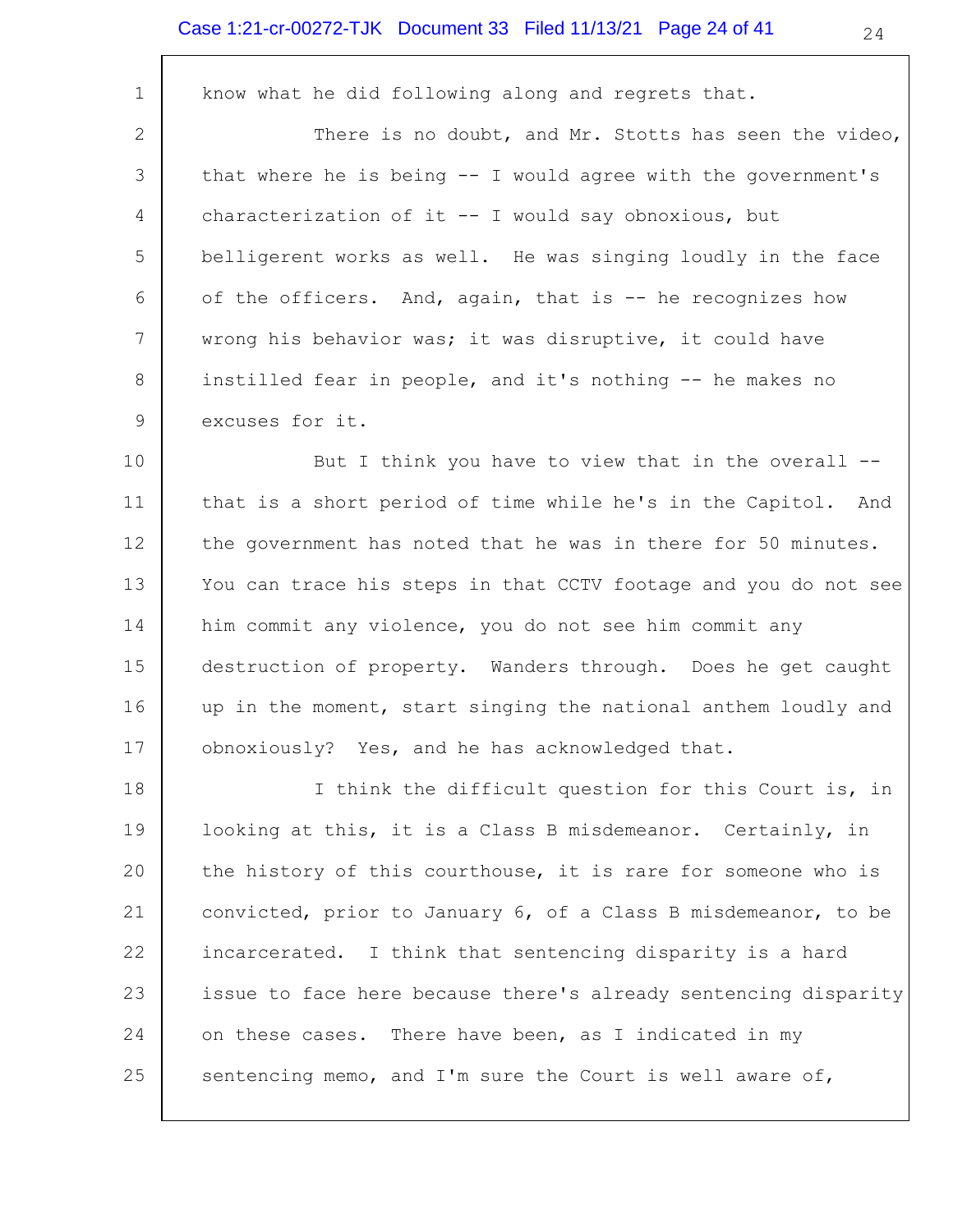### Case 1:21-cr-00272-TJK Document 33 Filed 11/13/21 Page 25 of 41

 $\Gamma$ 

| $\mathbf 1$ | sentences ranging from two months probation with a fine all the   |
|-------------|-------------------------------------------------------------------|
| 2           | way up to the six months probation and up to three years of --    |
| 3           | I'm sorry, six months confinement or up to three years of         |
| 4           | probation, sometimes with home confinement, sometimes without     |
| 5           | home confinement. And while the government tries to thread the    |
| 6           | needle and explain why one case deserves home confinement and     |
| 7           | another doesn't, why one deserves 30 days of incarceration,       |
| 8           | another, perhaps, 45 days of incarceration, it's very difficult   |
| $\mathsf 9$ | to look at these cases and, really, come up with a matrix with    |
| 10          | every case, where it ought to be.                                 |
| 11          | So, Mr. Stotts is asking the Court to sentence him to             |
| 12          | a period of probation with, if the Court believes necessary,      |
| 13          | home confinement. I'm not sure how much home confinement.         |
| 14          | Judge McFadden pointed out, in a case where the government was    |
| 15          | asking for home confinement, these are not cases that home        |
| 16          | confinement is necessary so that he doesn't commit another        |
| 17          | It's winter in Minnesota, Mr. Stotts will spend most of<br>crime. |
| 18          | it indoors anyway, as anyone, like myself, who grew up in         |
| 19          | Minnesota knows.                                                  |
| 20          | There's not a lot of punishment to home confinement,              |
|             |                                                                   |

21 22 23 24 25 and I get that, but there's also not a lot to be gained with respect to deterring Mr. Stotts. There's no reason to believe he will commit this act again, given his lack of planning, his lack of intent of when he came to the Capitol, doing anything like that. While, frankly, there's nothing wrong with going to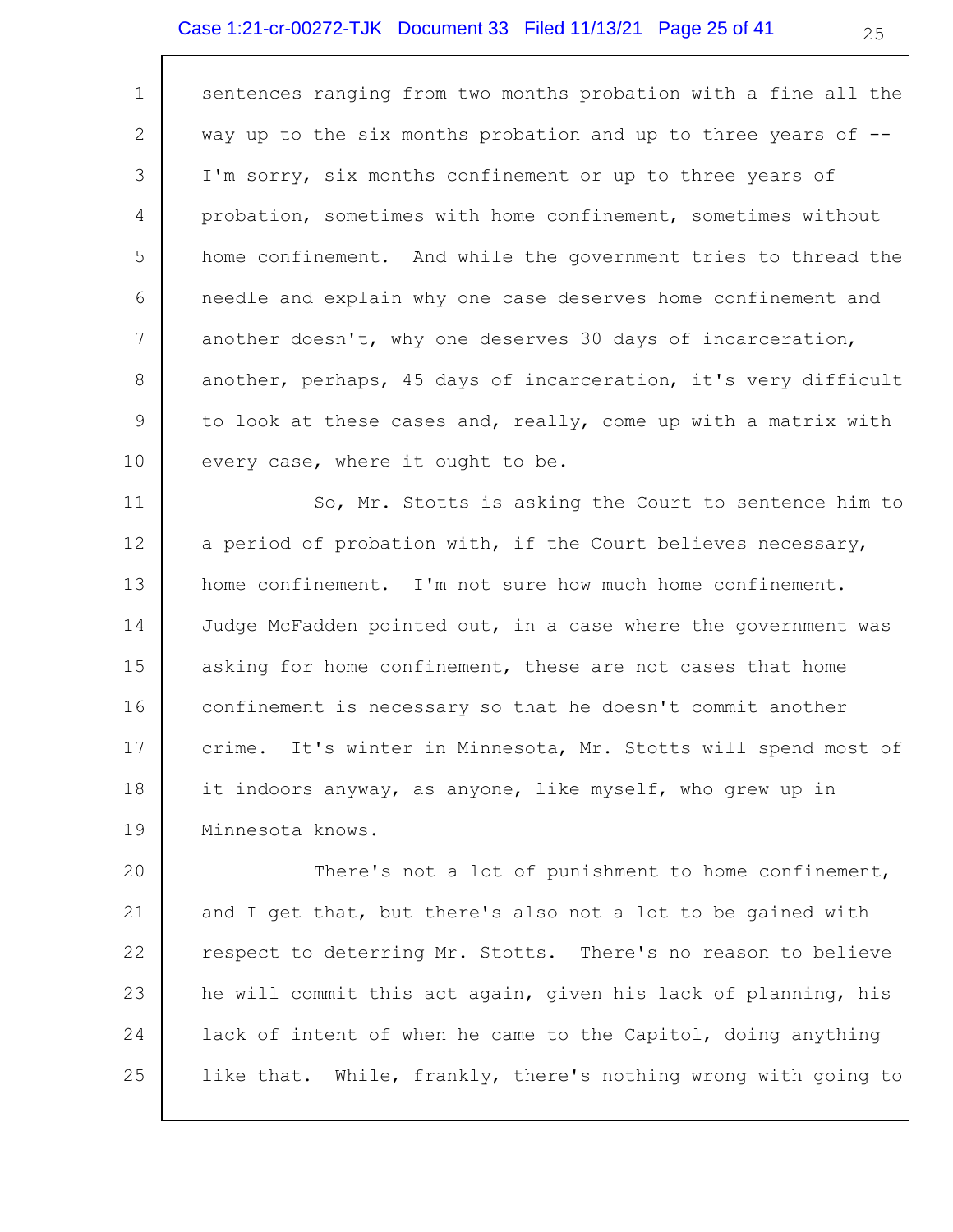Case 1:21-cr-00272-TJK Document 33 Filed 11/13/21 Page 26 of 41

| $\mathbf 1$     | political protests at all, he doesn't do that. There was a     |
|-----------------|----------------------------------------------------------------|
| 2               | one-time event for Mr. Stotts. So we would ask the Court to    |
| 3               | sentence him to a period of probation.                         |
| 4               | THE COURT: Ms. Peterson, just clarify a couple                 |
| 5               | things for me. It was -- I think it was ten days later that    |
| 6               | he $--$                                                        |
| $7\phantom{.0}$ | MS. PETERSON: Yes.                                             |
| 8               | THE COURT: -- called the FBI or the police?                    |
| 9               | MS. PETERSON: Yes, that is correct, Your Honor. He             |
| 10 <sub>o</sub> | called them and then they made an arrangement for him to come  |
| 11              | in. I believe he called on January 16th, according to the FBI  |
| 12              | reports, which is ten days later. Then he came in, I believe,  |
| 13              | the next day, or two days later. He came when they told him to |
| 14              | come.                                                          |
| 15              | THE COURT: In the Facebook posts, I think the                  |
| 16              | government says something like in the hours afterward.         |
| 17              | MS. PETERSON: That is correct.                                 |
| 18              | THE COURT: We're talking about within 24 hours of              |
| 19              | the $- -$ of January 6?                                        |
| 20              | MS. PETERSON: That is correct, to the immediate                |
| 21              | aftermath of what happened that day.                           |
| 22              | THE COURT: And is Mr. Stotts going to address me               |
| 23              | today?                                                         |
| 24              | MS. PETERSON: Yes, Your Honor.                                 |
| 25              | THE COURT: All right. All right. Mr. Stotts, if                |
|                 |                                                                |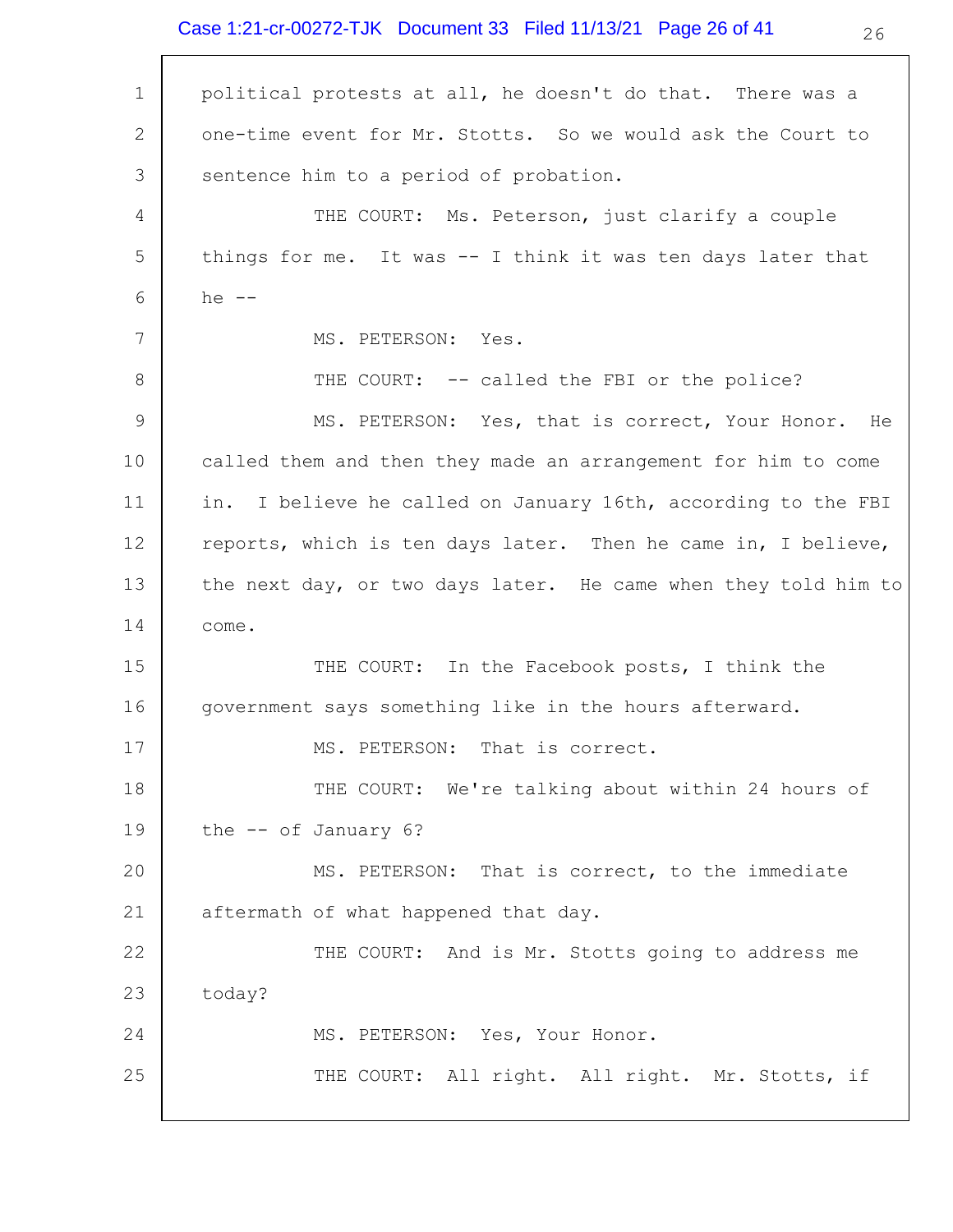# Case 1:21-cr-00272-TJK Document 33 Filed 11/13/21 Page 27 of 41

 $\Gamma$ 

| $\mathbf 1$ | you have -- you have the right to make a statement or present   |
|-------------|-----------------------------------------------------------------|
| 2           | any information to me you would like to mitigate your sentence. |
| 3           | And so, if you would like to address me, please approach the    |
| 4           | podium. And you may remove your mask, sir.                      |
| 5           | THE DEFENDANT: Thank you, Your Honor. Plain and                 |
| 6           | simple, I broke the law. You know, I need to be held            |
| 7           | accountable. I know that's the way of the world, that's what    |
| 8           | keeps the world safe. And I'm ashamed of what I've done. So     |
| $\mathsf 9$ | experience has been a reality check for me. Made me realize     |
| 10          | how necessary it was to figure things out and be a better       |
| 11          | person, moving on. I just want to put this all behind me and    |
| 12          | just move on with my life.                                      |
| 13          | THE COURT: All right. Thank you. Thank you very                 |
| 14          | much. You may be seated.                                        |
| 15          | MR. AMORE: Judge, may I just say one thing very                 |
| 16          | quickly in response to what Ms. Peterson said about the         |
| 17          | defendant contacting the FBI? That is true, but I want to make  |
| 18          | sure it's clear he was first approached by the FBI and given    |
| 19          | their contact information. And he did, on his own, reach out    |
| 20          | to the FBI to say, Okay, I will come and speak with you. But I  |
| 21          | don't believe it's that he just, ten days later, picked up the  |
| 22          | phone and called the FBI and said, Hey, I want to come talk to  |
| 23          | you.                                                            |
| 24          | THE COURT: He was approached by the FBI and said --             |
| 25          | how was he -- I mean, can you give me a little more context?    |
|             |                                                                 |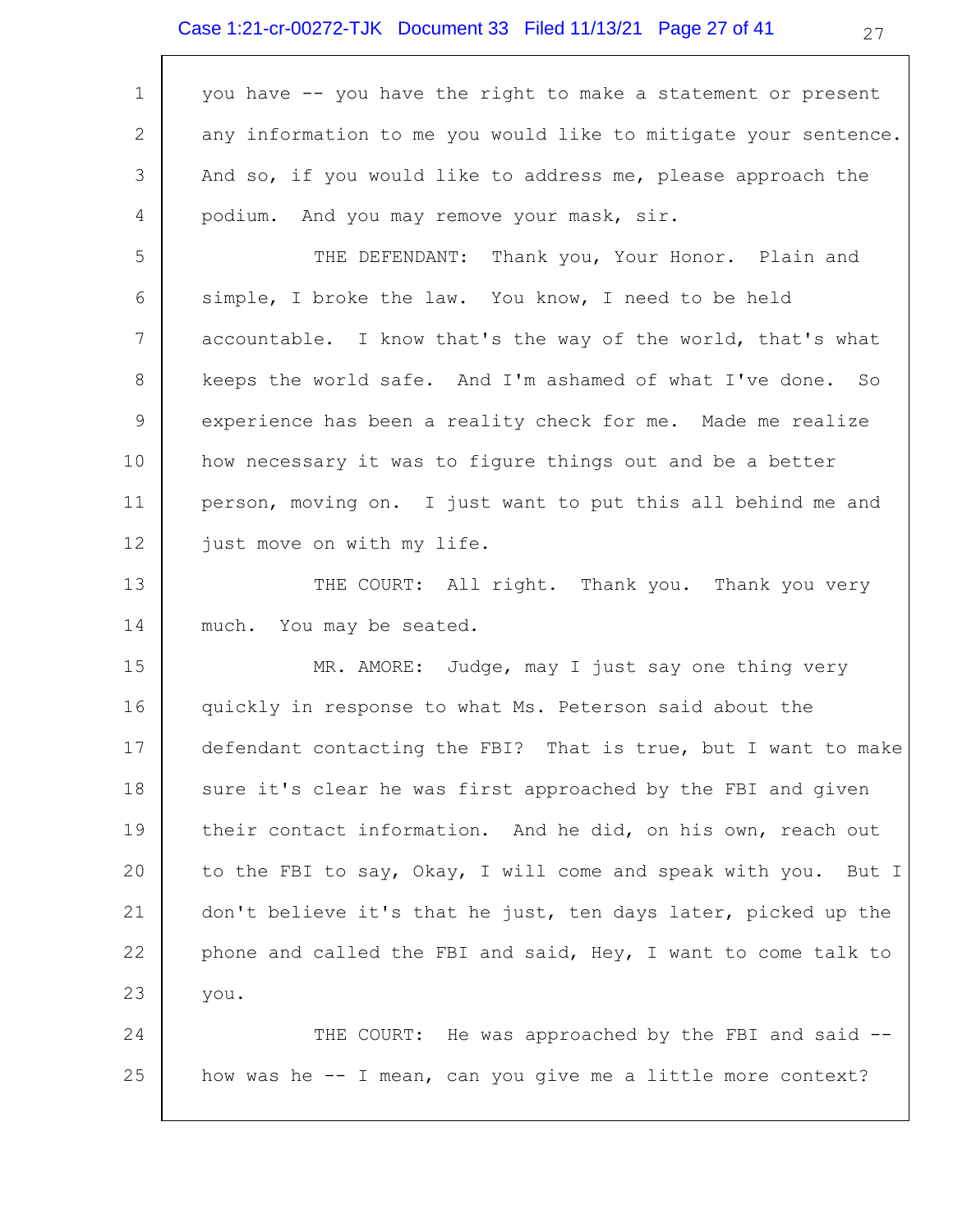| $\mathbf 1$ | MR. AMORE: He -- I believe he was called by the FBI             |
|-------------|-----------------------------------------------------------------|
| 2           | and then he called them back to say can we -- can I speak to    |
| 3           | you? But I would like to speak with you somewhere private, not  |
| 4           | at my residence. Can I come to a local police station and       |
| 5           | speak with you? I believe that's how it went.                   |
| 6           | THE COURT: Ms. Peterson, do you -- can you -- I                 |
| 7           | mean, given how you presented it, in terms of he picked up the  |
| 8           | phone, that's not, obviously, quite how you had presented it.   |
| 9           | MS. PETERSON: If the government has -- if that's                |
| 10          | what the government says happened, I can't dispute that. I      |
| 11          | don't know. If there -- I believe I saw in the record that      |
| 12          | there was a -- he had reason to believe, obviously, that they   |
| 13          | wanted to talk to him. I thought that I saw that they had       |
| 14          | called his brother, or something along those lines, and then he |
| 15          | called them. But in any event, yeah, I'm not --                 |
| 16          | THE COURT: Maybe the brother had received a call or             |
| 17          | somebody and he became aware of it?                             |
| 18          | MS. PETERSON: Without having it in front of me, I               |
| 19          | wouldn't swear to anything, exactly how it transpired. But,     |
| 20          | yes, he didn't do it without any sort of suggestion that they   |
| 21          | wanted to talk to him. But he did call them and arrange to go   |
| 22          | in and see them.                                                |
| 23          | THE COURT: All right. All right. Mr. Amore,                     |
| 24          | anything to add on that? It sounds like he became aware,        |
| 25          | perhaps, of some -- I'm not sure that it matters very much      |
|             |                                                                 |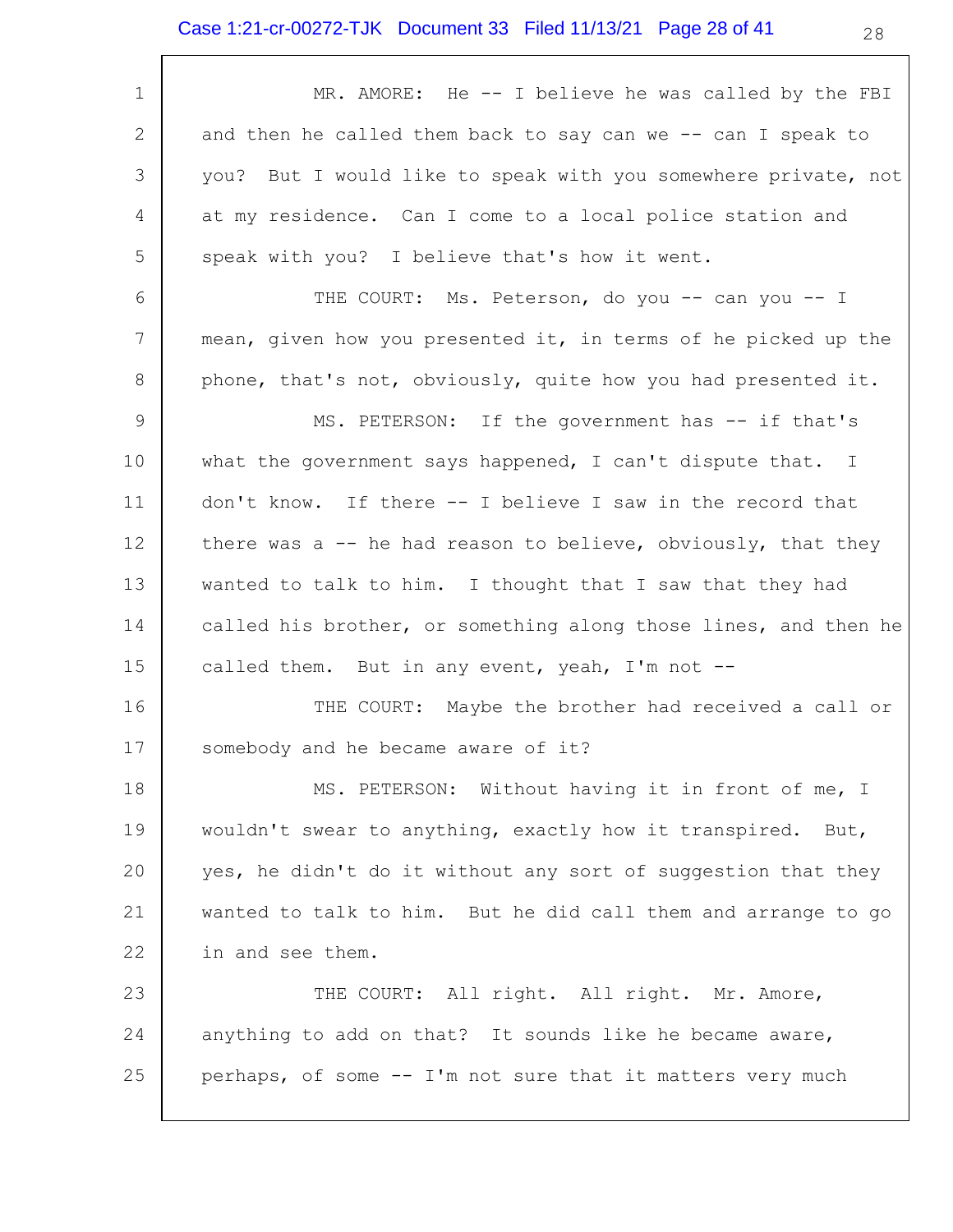$\overline{\phantom{a}}$ 

| $\mathbf 1$ | because the reality is, he did follow up. And --                |
|-------------|-----------------------------------------------------------------|
| 2           | MR. AMORE:<br>Correct.                                          |
| 3           | THE COURT: -- the bigger picture is, we are here                |
| 4           | today because he wanted to take responsibility early, and he    |
| 5           | did so by pleading guilty. There are -- there have only been a  |
| 6           | handful of sentencings so far -- I don't know, maybe 20, maybe  |
| 7           | that's more than a handful -- still, in the greater scheme,     |
| 8           | that's early acceptance of responsibility, however you want to  |
| 9           | slice it. So, I'm not sure that matters.                        |
| 10          | All right. Well, I have assessed the particular                 |
| 11          | facts of this case in light of the relevant 3553(a) factors and |
| 12          | I'm going to provide my thoughts for the record and for you,    |
| 13          | Mr. Stotts, on how each of these factors weigh in this case.    |
| 14          | Let me begin with my considerations with regard to              |
| 15          | the nature of the offense. This is the hardest thing that, I    |
| 16          | think, in these cases, that me and many of my colleagues have   |
| 17          | to wrestle with, because what happened that day, on January     |
| 18          | 6th, was in some ways as serious as an offense can be, given    |
| 19          | that it threatened the peaceful transfer of power from one      |
| 20          | president to another.                                           |
| 21          | The damage that was done that day was both tangible             |
| 22          | and intangible. You had a role, but you had a limited role.     |
| 23          | So let me just say a few things about the overall events of     |
| 24          | January 6th, insofar as I have to consider the nature and       |
| 25          | circumstances of the offense.                                   |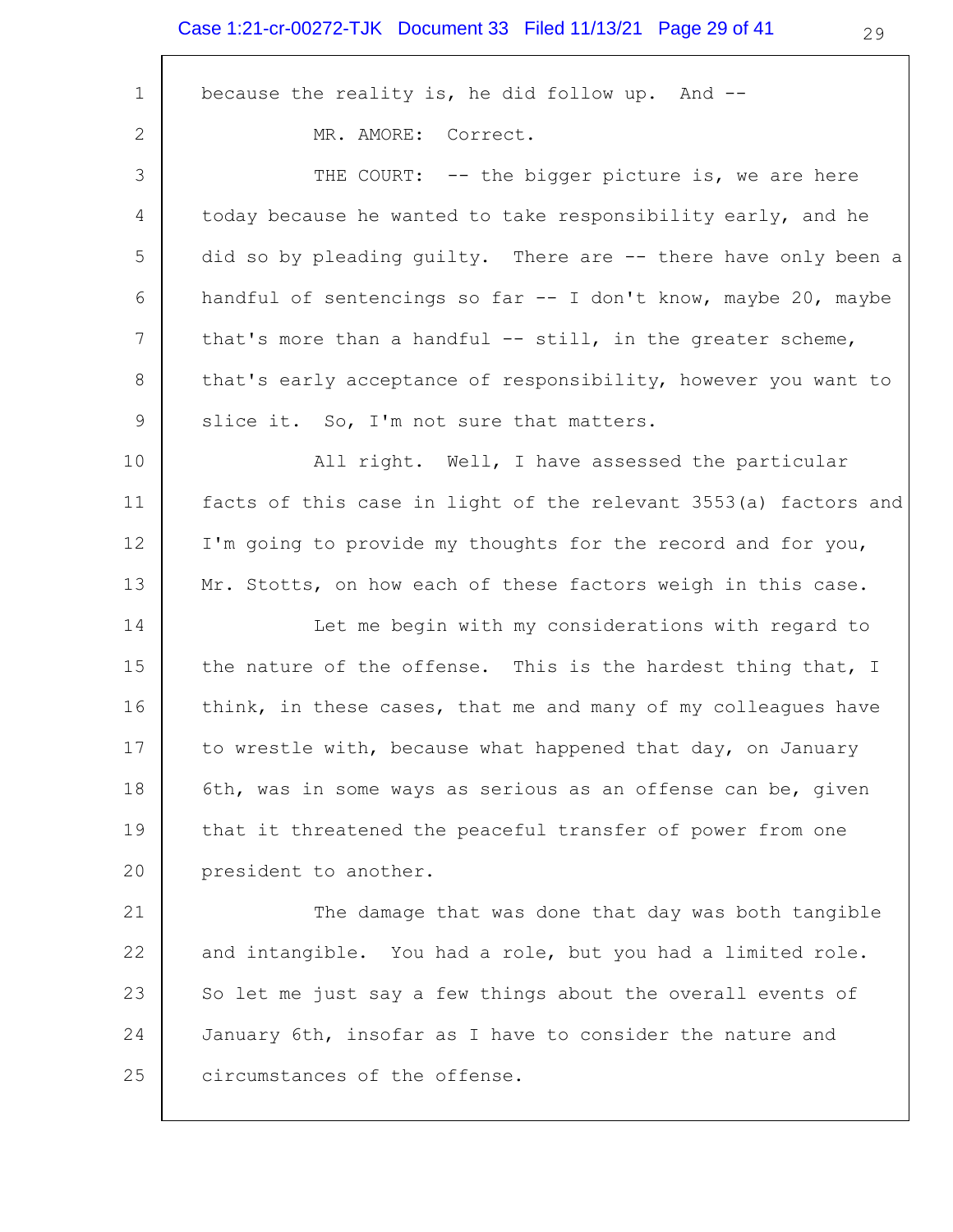1 2 3 4 5 6 7 8 9 10 11 12 13 14 Mr. Stotts, our Constitution and our laws give you rights that people in other countries would do just about anything for, and that our predecessors, our ancestors here in America have died for. You have the right to vote for whoever you want to for president. You have the First Amendment right to speak out in favor of your candidate, put up signs to convince your friends and neighbors to vote for him or her. And if you don't like how an election is being conducted, you can speak out about that, too. You can call or write or meet with elected officials in your state or in the federal government. You can try to get election laws changed, if you don't like them. You can always engage in peaceful protest. And if you think you've been wronged and you have a case, you can file a lawsuit in state court or here in federal court.

15 16 17 18 19 20 21 22 But, freedom means that with those rights come responsibilities. So what you cannot do is become part of a mob that uses violence and the threat of violence disrupts Congress's ability to fulfil its role to process the certification of the Electoral vote for college -- Electoral vote for president. What you cannot do is engage in a mob to, in your words, strike fear into our elected officials in that moment.

23 24 25 What happened that day was not only damage property and hurt people, real people, it was a blow against customs and practices that help support the rule of law and the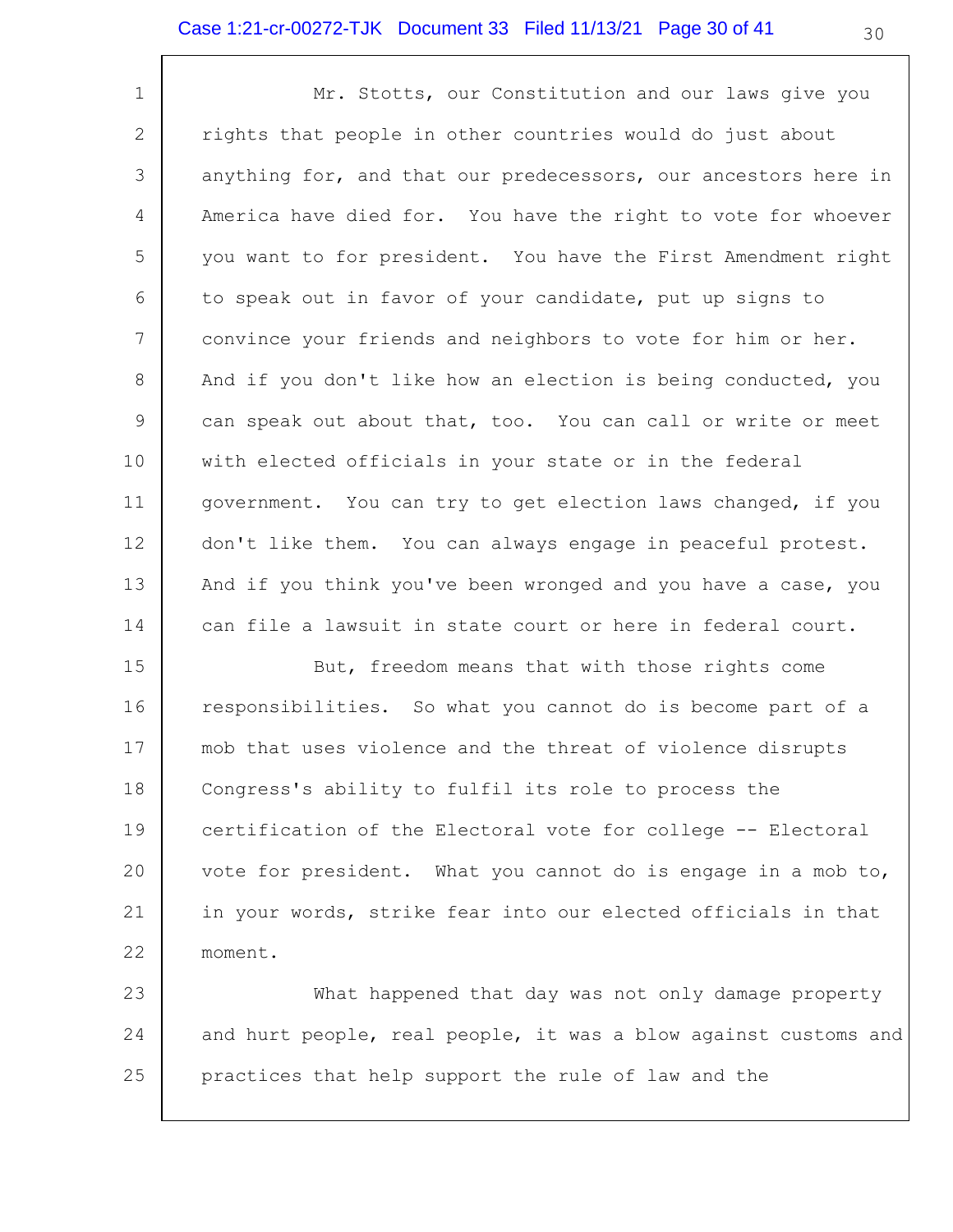### Case 1:21-cr-00272-TJK Document 33 Filed 11/13/21 Page 31 of 41

| $\mathbf{1}$   | Constitution. It broke our tradition of the peaceful transfer  |
|----------------|----------------------------------------------------------------|
| 2              | of power. And so, it was more than extremely serious. In my    |
| 3              | view, it was a national disgrace. And you played a role in     |
| 4              | that. But as I said, you had a limited role. You weren't part  |
| 5              | of any group, there's no evidence that you planned anything,   |
| 6              | you did not engage in violence against people or property, you |
| $\overline{7}$ | didn't bring a weapon. And however you became aware that the   |
| 8              | police wanted to talk to you, you made yourself available very |
| 9              | quickly thereafter and submitted to an interview, took         |
| 10             | responsibility, and here we are today, with you being, you     |
| 11             | know, let's say one of the first 20 or 25 people or so to be   |
| 12             | sentenced.                                                     |
| 13             | Now, there are -- that limited role is a positive for          |
| 14             | you. But, the government fairly points out some of the things  |

15 16 17 18 19 20 with regard to your involvement that are not so positive. You didn't leave when you were ordered to leave the Capitol. You scaled a wall to get in the building. You stayed almost an hour. And the social media posts, you posted some things on social media that made it seem that you were proud of what happened and, honestly, that you might do it again.

21 22 23 24 So, there's a lot to be said for what went on that day and how bad it was and how serious it was. And while much of your role was limited, there are some things there that are cause for concern and that weigh against you.

25

As far as your characteristics as an offender go,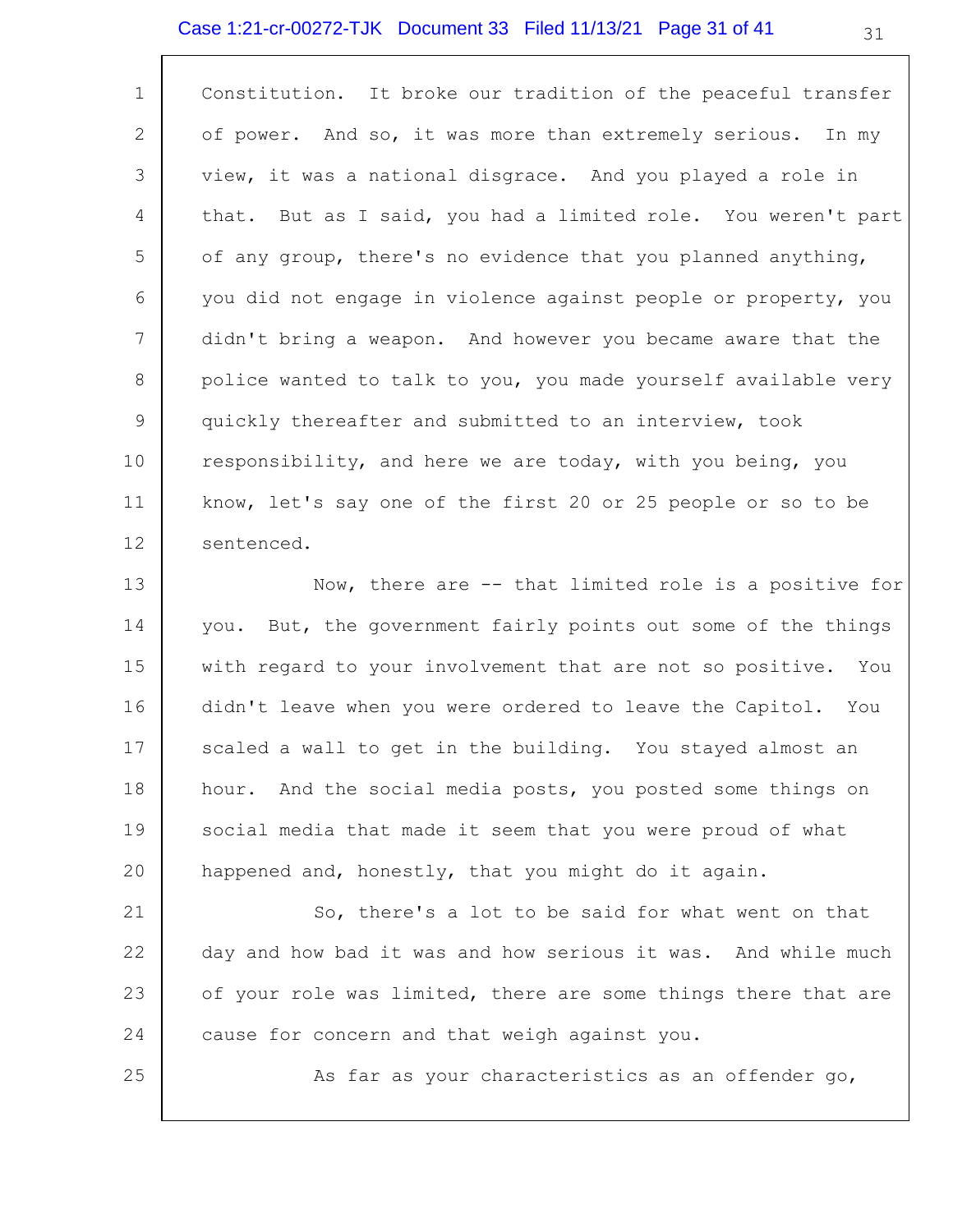| $\mathbf 1$   | we've talked about your past, your convictions. Most of them                                                   |
|---------------|----------------------------------------------------------------------------------------------------------------|
| 2             | are old and most of them can be linked one way or the other to                                                 |
| 3             | alcohol, it seems to me. That's not an excuse, no one is                                                       |
| 4             | offering that as an excuse, but it puts them in context.                                                       |
| 5             | But another part of your characteristics as an                                                                 |
| 6             | offender, it seems to me, is your willingness to take                                                          |
| 7             | responsibility early here. When you addressed me here today, I                                                 |
| 8             | believe you that you feel remorse for what happened. You made                                                  |
| 9             | no bones about it, you made no excuses. And that's consistent                                                  |
| 10            | with what your attorney has said your approach here has been                                                   |
| 11            | all along. And to me, that means a lot, and that says a lot                                                    |
| 12            | about where you're headed from here and whether you're likely                                                  |
| 13            | to engage in any of this conduct in the future. I weigh that a                                                 |
| 14            | lot, as I said.                                                                                                |
| $\sim$ $\sim$ | art and the state of the state of the state of the state of the state of the state of the state of the state o |

15 16 17 18 19 20 21 22 Other than the history -- the nature of the -- the nature of the offense and your characteristics as an offender, I have to weigh -- let me tie this off about your characteristics as an offender. Again, like the nature of the offense, I think there are some strong things you have in your favor here in context, but a few other things that are cause for concern. It's not quite the same than if you showed up here in court with no record at all, is the reality.

23 24 25 The next factor that I have to consider is that the sentence has to reflect the seriousness of the offense, to promote respect for the law, to provide just punishment, to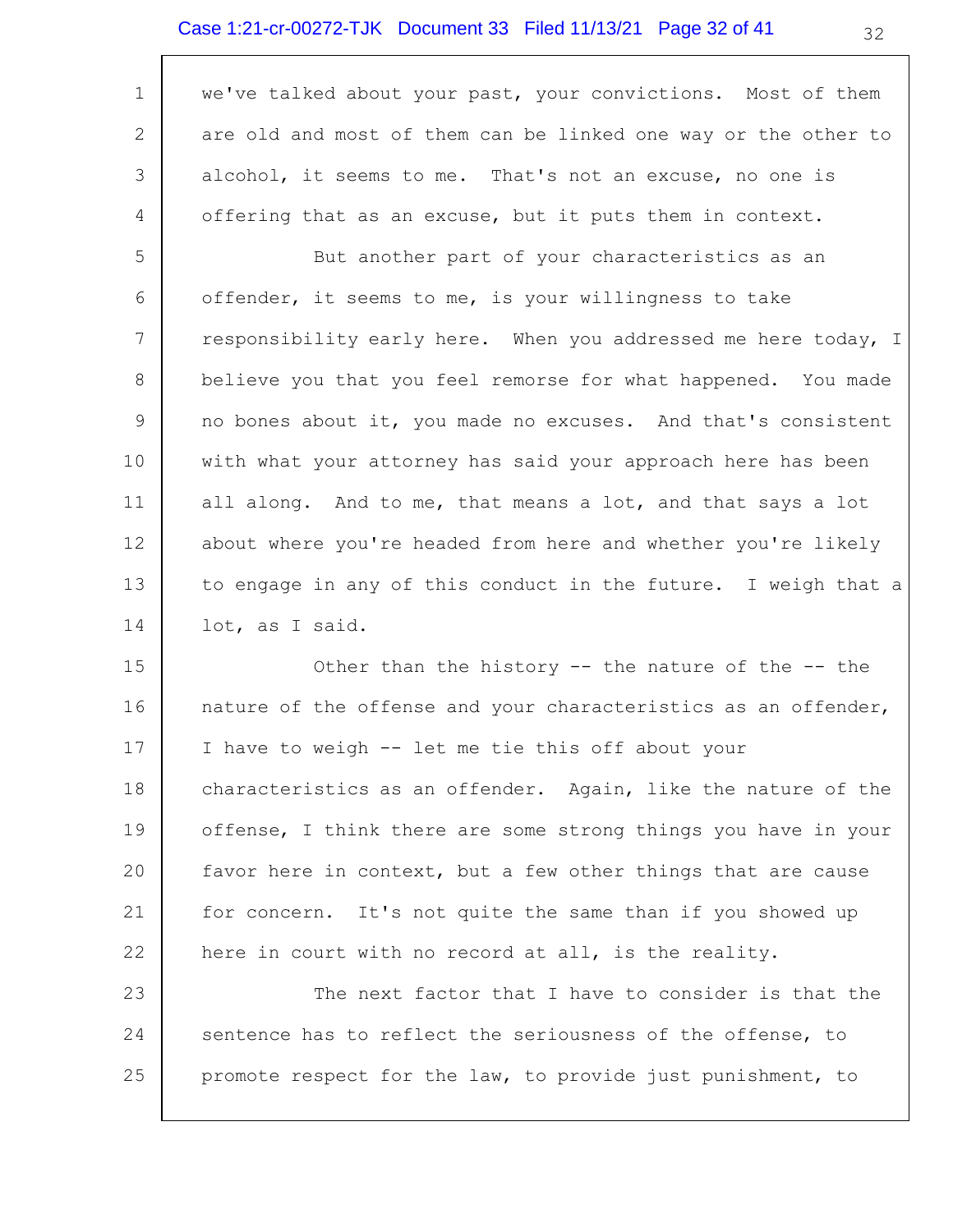## Case 1:21-cr-00272-TJK Document 33 Filed 11/13/21 Page 33 of 41

| 1           | afford adequate deterrence to criminal conduct, to protect the  |
|-------------|-----------------------------------------------------------------|
| 2           | public, and to promote rehabilitation. I do think, when I look  |
| 3           | at -- and this is another piece, another part of this           |
| 4           | sentencing that I think my colleagues and I are going to be,    |
| 5           | you know, carefully considering in each of these cases as we go |
| 6           | forward, and it's difficult. I don't think, at the end of the   |
| 7           | day, if I were to just give you probation and no other --       |
| 8           | nothing else, just straight probation for some very short       |
| $\mathsf 9$ | period of time, let's say, I'm not sure that does capture how   |
| 10          | bad, even given your limited role, how bad, how serious the     |
| 11          | offense was and whether that really does provide adequate       |
| 12          | deterrence. It's -- again, it's difficult.                      |
| 13          | We've talked about the types of sentences available.            |
| 14          | I can -- about how much probation you're eligible for. And,     |
| 15          | obviously, you're eligible for up to six months incarceration.  |
| 16          | Government has asked for 45 days of incarceration, your         |
| 17          | attorney has asked for -- you have asked for probation. We      |
| 18          | talked about those things.                                      |
| 19          | I have to consider unwanted sentence disparities.               |
| 20          | Usually that's something the sentencing guidelines kind of help |
| 21          | inform the judge about. Here, there are no sentencing           |
| 22          | guidelines and the event here is so unusual that I'm not sure   |
| 23          | what the -- how the guidelines would have helped anyway.<br>But |
| 24          | in any event, I certainly have studied closely, to say the      |
| 25          | least, the sentencings that have been handed out by my          |
|             |                                                                 |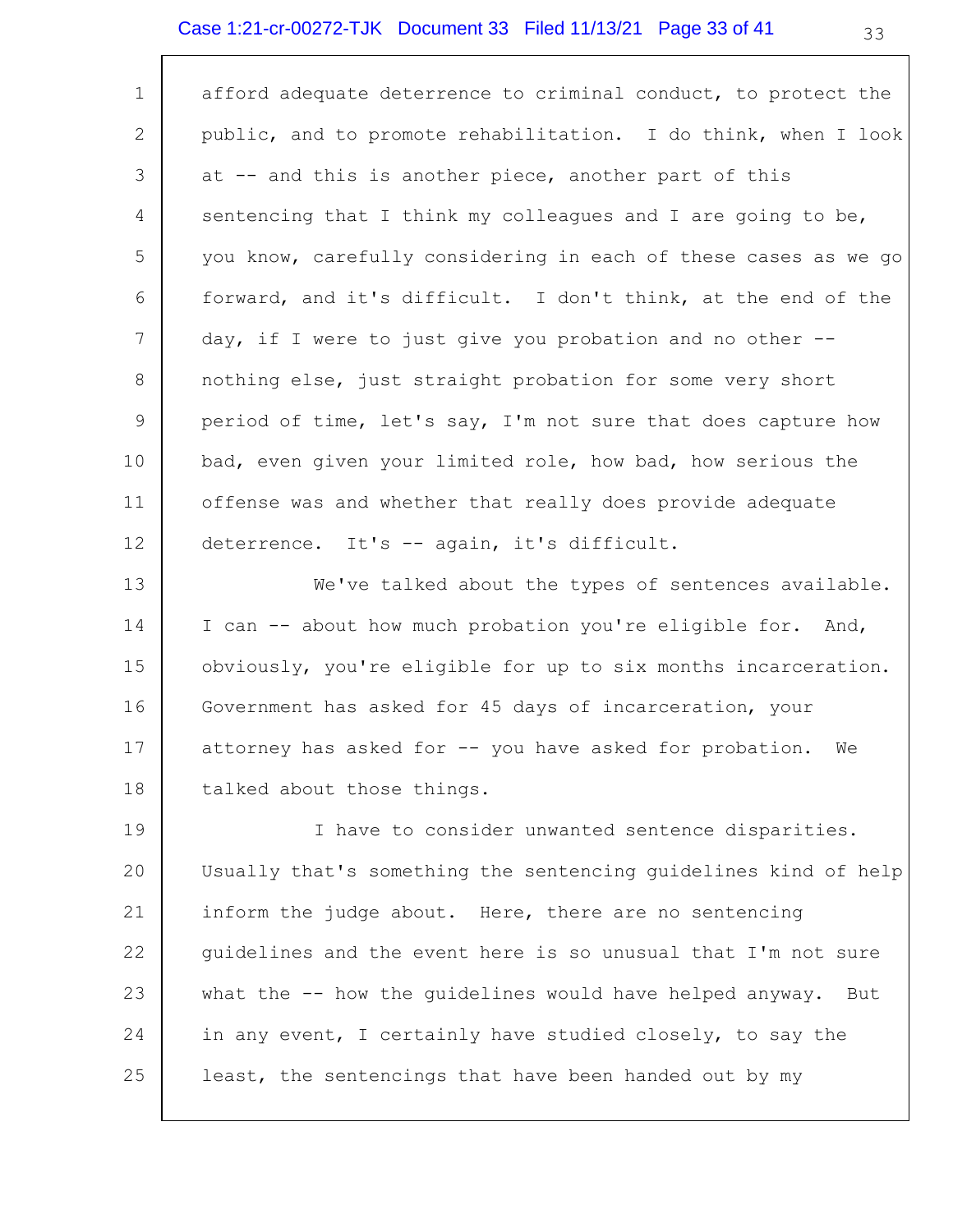## Case 1:21-cr-00272-TJK Document 33 Filed 11/13/21 Page 34 of 41

 $\Gamma$ 

| $\mathbf 1$    | colleagues. And as your attorney has pointed out, you know,     |
|----------------|-----------------------------------------------------------------|
| 2              | maybe, perhaps not surprisingly, judges have taken different    |
| 3              | approaches to folks that are roughly in your shoes.             |
| 4              | And then, last, I have to consider the need to                  |
| 5              | provide restitution. And, of course, as part of the sentence I  |
| 6              | am going to order the \$5,000 worth of restitution that the     |
| 7              | Court has --                                                    |
| 8              | MS. PETERSON: \$500.                                            |
| $\overline{9}$ | THE COURT: \$500, pardon me. \$500 worth of                     |
| 10             | restitution that the parties have agreed is appropriate in this |
| 11             | case.                                                           |
| 12             | I think it's a close call. I think, you know,                   |
| 13             | Mr. Stotts, as I've said, I think you have a lot of positives   |
| 14             | here. I think the only things that make it somewhat close are   |
| 15             | your scaling of that wall, the dramatic nature of that, and the |
| 16             | fact that you have a criminal record in which -- well, that you |
| 17             | have a criminal record that has wound you up in jail for short  |
| 18             | periods of time on occasion; very short, though. But I think,   |
| 19             | to me, your remorse, your genuine remorse and the fact that     |
| 20             | we're here very early -- it doesn't seem, maybe, very early,    |
| 21             | given that this happened in January, but relative to other      |
| 22             | defendants, relative to the difficulties I think, probably, the |
| 23             | Department of Justice has had in trying to figure out how to    |
| 24             | make plea offers that reflect all these factors.                |
| 25             | I am going to sentence you to 24 months of probation.           |

34

⅂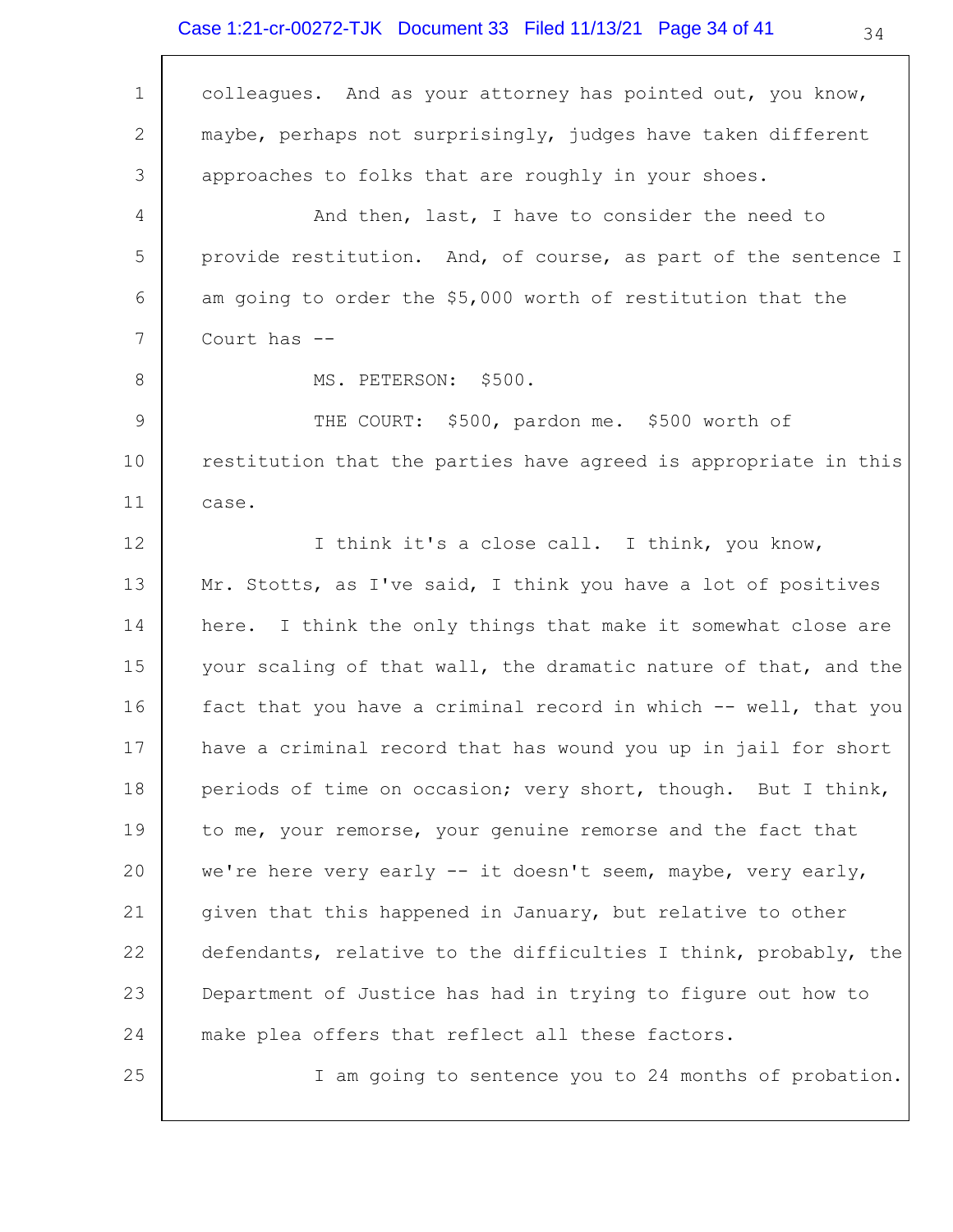| I'm going to have -- I'm going to subject you to home detention   |
|-------------------------------------------------------------------|
| for 60 days. So you won't be able to leave your home, except      |
| for -- we'll go through it -- except for a very limited amount    |
| of -- very limited reasons, for 60 days. As Ms. Peterson says,    |
| perhaps that's not as much of a punishment as it would be in      |
| Miami. But I think it's appropriate.                              |
| I would order the \$500 of restitution that the                   |
| parties have agreed on. And, Mr. Stotts, I'm going to ask         |
| you -- order you to complete 60 hours of community service as a   |
| part of your -- as a condition of your probation.                 |
| So, Mr. Stotts, why don't you come up here and stand              |
| up here with Ms. Peterson up at the podium.                       |
| So, I will now impose the sentence which I conclude,              |
| after considering all the 3553(a) factors, is sufficient, but     |
| not greater than necessary, to comply with the purposes of        |
| sentencing.                                                       |
| Pursuant to the Sentencing Reform Act of 1984, and in             |
| consideration of the provisions of 18 United States Code 3553,    |
| it is the judgment of the Court that you, Jordan Stotts, are      |
| hereby sentenced to a term of 24 months of probation on Count     |
| In addition, you are ordered to pay a special assessment of<br>4. |
| \$10 in accordance with 18 United States Code 3013. While on      |
| supervision you shall abide by the following mandatory            |
| conditions, as well as the standard conditions of supervision     |
| which are imposed to establish the basic expectations for your    |
|                                                                   |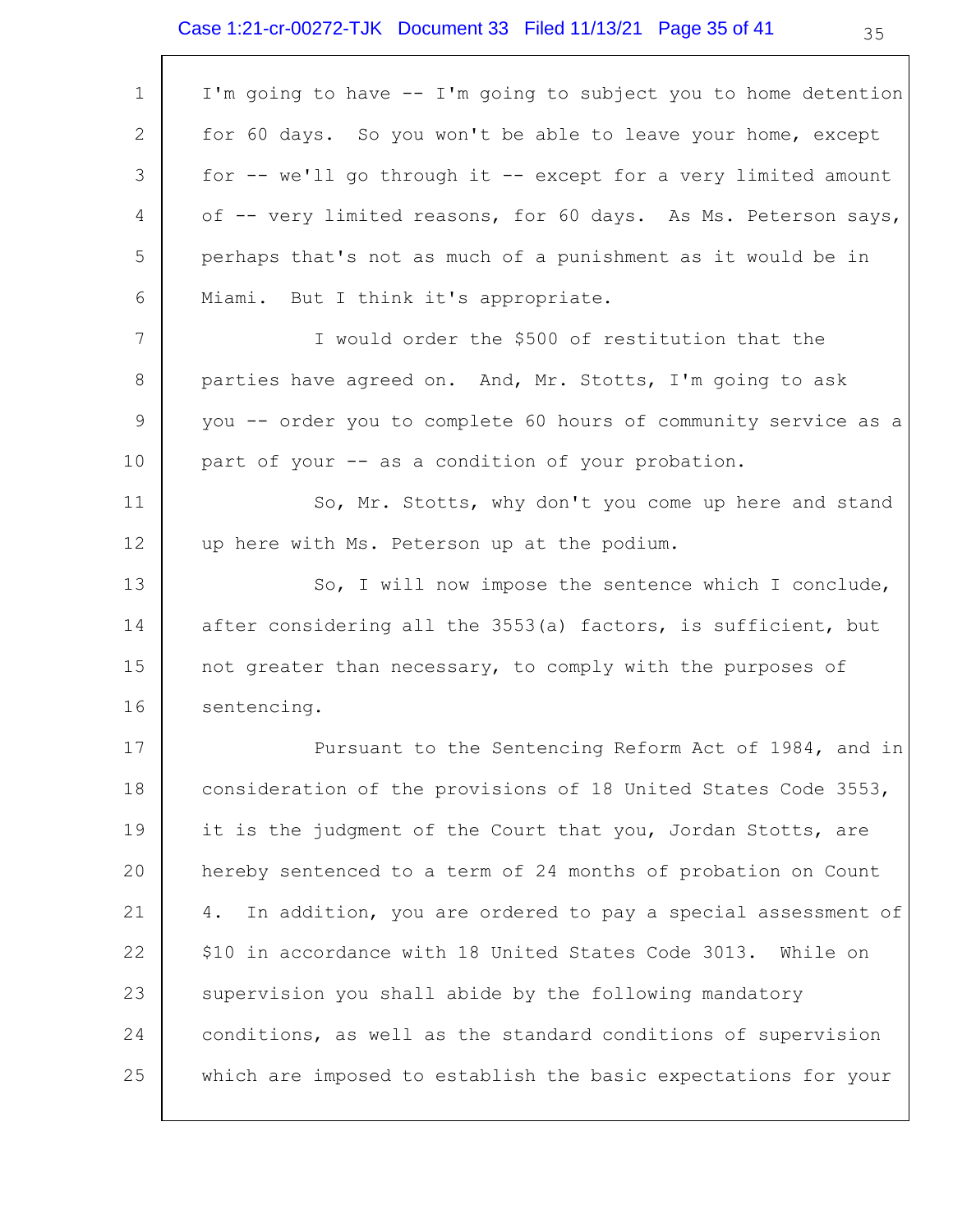1 conduct while on supervision.

2 3 4 5 6 7 8 9 10 11 The mandatory conditions include: One, you must not commit another federal, state, or local crime. Two, you must not unlawfully possess a controlled substance. Three, the mandatory drug testing condition is suspended based on my determination that you pose a low risk of future substance abuse. Four, you must cooperate in the collection of DNA as directed by the probation officer, and; five, you must make restitution in accordance with 18 United States Code § 3663, and 3663(a), or any other statute authorizing a sentence of restitution.

12 13 14 15 16 17 You shall also comply with the following special conditions: You are ordered to make restitution to the Architect of the Capitol in the amount of \$500. The Court determined you do not have the ability to pay interest and, therefore, waives any interest or penalties that may accrue on the balance.

18 19 Restitution obligation: You must pay the balance of any restitution owed at a rate of no less than \$100 per month.

20 21 22 Given what you've told me, Ms. Peterson, about his ability to pay, if that needs to be adjusted, the parties can approach me about adjusting it, but --

| 23 |  | MS. PETERSON: Thank you, Your Honor.           |
|----|--|------------------------------------------------|
| 24 |  | THE COURT: -- leave that alone for the moment. |
| 25 |  | Financial payment: You must pay the financial  |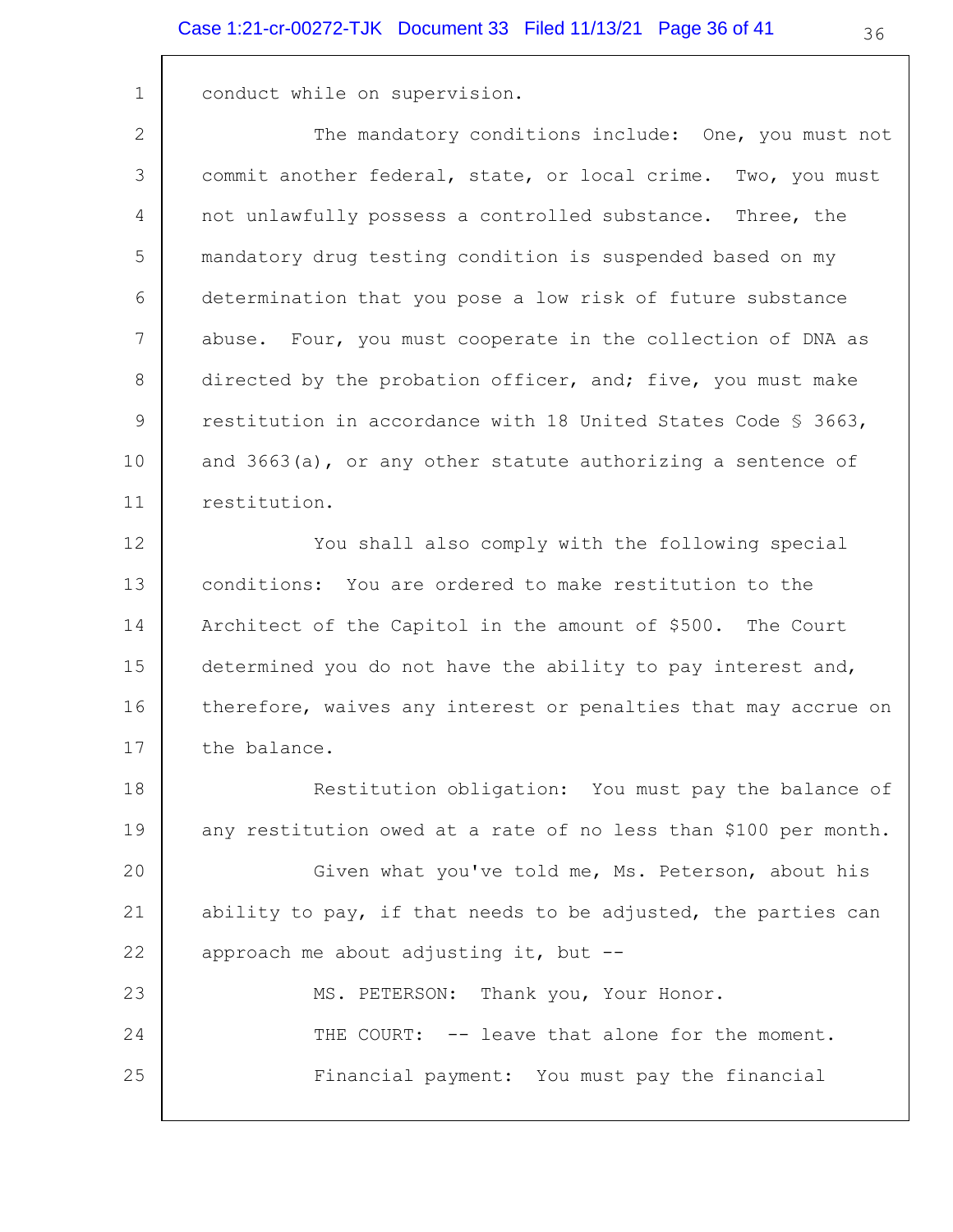1 2 3 4 penalty in accordance with the schedule-of-payments sheet of the judgment. You must also notify the Court of any changes in economic circumstances that might affect the ability to pay this financial penalty.

5 6 7 8 9 10 11 12 13 14 15 16 Financial information disclosure: You must provide the probation officer access to any requested financial information and authorize the release of any financial information. The probation office may share financial information with the United States Attorney's Office. Restitution payments shall be made to the Clerk of the Court for the United States District Court, District of Columbia, for disbursement to the following victim: The victim's name is the Architect of the Capitol, Office of the Chief Financial Officer, Attention: Kathy Sherrill, S-H-E-R-R-I-L-L, CPA, Room H2-205B, Washington, D.C. 20515, and the amount of loss is \$500.

17 18 19 20 21 22 The financial obligations are immediately payable to the Clerk of the Court for the U.S. District Court, 33 Constitution Avenue Northwest, Washington, D.C. 20001. Within 30 days of any change of address you shall notify the Clerk of the Court of the change until such time as the financial obligation is paid in full.

23 24 25 As I mentioned, so for 60 days you will be subject to location monitoring. The defendant will be monitored by the form of location monitoring technology indicated herein for a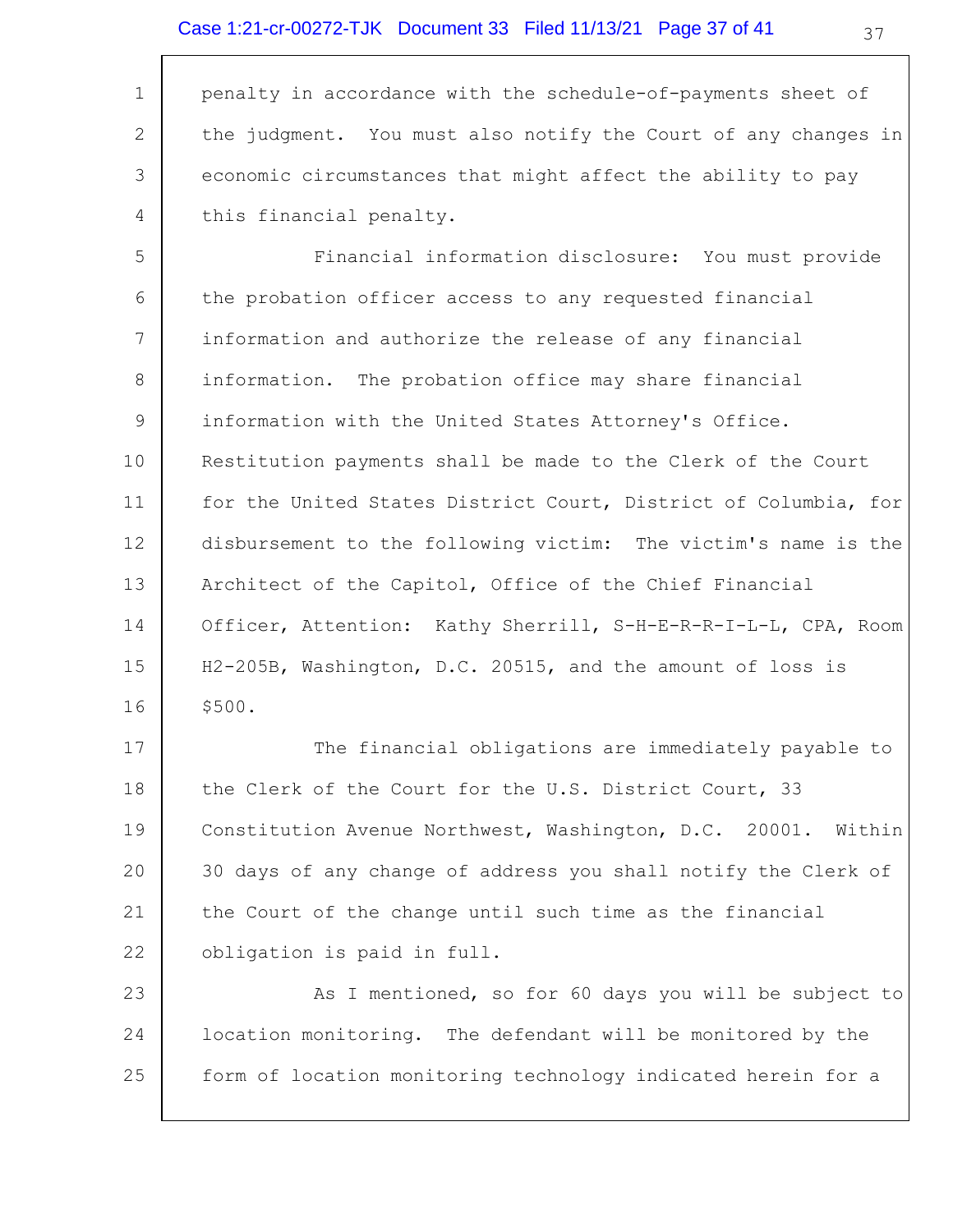## Case 1:21-cr-00272-TJK Document 33 Filed 11/13/21 Page 38 of 41

| $\mathbf 1$     | period of 60 days and he must follow the rules and regulations  |
|-----------------|-----------------------------------------------------------------|
| 2               | of the location monitoring program. The cost of the program is  |
| 3               | waived. Location monitoring technology is at the discretion of  |
| 4               | the probation officer, including radio frequency, or RF         |
| 5               | monitoring, GPS monitoring, including hybrid GPS Smart-Link or  |
| 6               | voice recognition.                                              |
| $7\phantom{.0}$ | The form of location monitoring technology will be              |
| 8               | used to monitor the following restrictions on the defendant:    |
| 9               | Movement in the community; the defendant is restricted to his   |
| 10              | residence at all times, except for employment, education,       |
| 11              | religious services, medical, substance abuse or mental health   |
| 12              | treatment, attorney visits, court appearances, court-ordered    |
| 13              | obligations, or other activities as pre-approved by the         |
| 14              | officer.                                                        |
| 15              | And as I also mentioned, then you must complete,                |
| 16              | also, 60 hours of community service. Probation officer will     |
| 17              | supervise the participation in the program by approving the     |
| 18              | program, and you must provide written verification of the       |
| 19              | completed hours to the probation officer.                       |
| 20              | I will also authorize supervision and jurisdiction of           |
| 21              | this case to be transferred to the United States District Court |
| 22              | for the District of Minnesota.                                  |
| 23              | The probation office shall release the presentence              |
| 24              | investigation report to all appropriate agencies, which         |
| 25              | includes the United States Probation Office in the approved     |
|                 |                                                                 |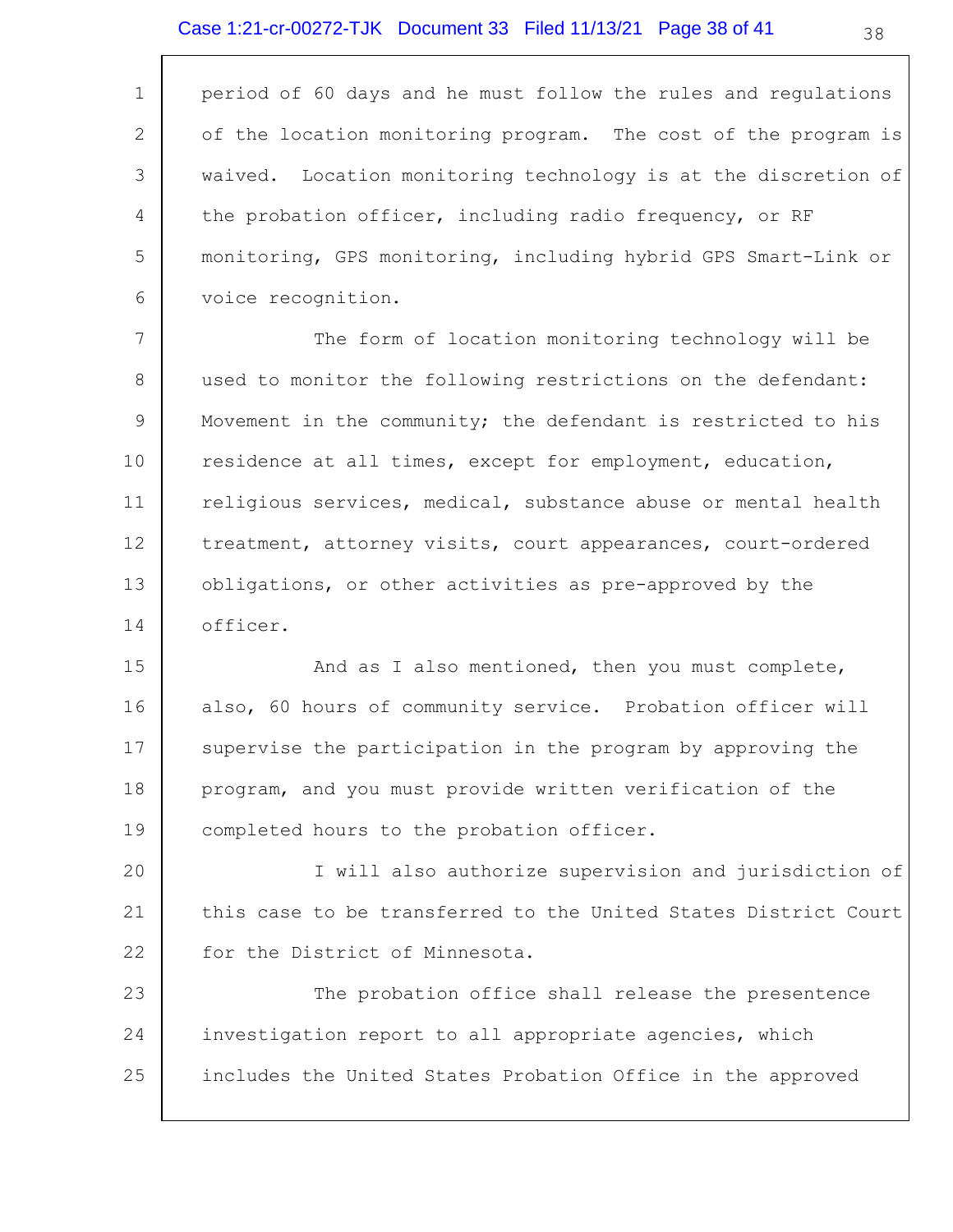$\overline{\Gamma}$ 

| $\mathbf{1}$ | District of residence, in order to execute the sentence of the  |
|--------------|-----------------------------------------------------------------|
| 2            | Court.                                                          |
| 3            | Treatment agencies shall return the presentence                 |
| 4            | report to the probation office upon the defendant's completion  |
| 5            | or termination from treatment.                                  |
| 6            | Pursuant to 18 United States Code 3742, you have a              |
| 7            | right to appeal the sentence imposed if the period of           |
| 8            | imprisonment is longer than the statutory maximum. If you       |
| 9            | choose to appeal, you must file any appeal within 14 days after |
| 10           | I enter judgment. And as defined in 28 United States Code       |
| 11           | 2255, you also have the right to challenge the conviction       |
| 12           | entered or sentence imposed if new and currently unavailable    |
| 13           | information becomes available to you, or on a claim that you    |
| 14           | received ineffective assistance of counsel in entering a plea   |
| 15           | of guilty to the offense of conviction in connection with       |
| 16           | sentencing. And if you are unable to afford the cost of an      |
| 17           | appeal, you may request permission from the Court to file an    |
| 18           | appeal without cost to you.                                     |
| 19           | And, finally, pursuant to the D.C. Circuit's opinion            |
| 20           | in United States versus Hunter, 809 F.3d 677, decided on        |
| 21           | January 12th, 2016, are there any objections to the sentence    |
| 22           | imposed that are not already noted on the record, Mr. Amore?    |
| 23           | MR. AMORE: No, Your Honor.                                      |
| 24           | THE COURT: Ms. Peterson?                                        |
| 25           | MS. PETERSON: No, Your Honor. Thank you.                        |
|              |                                                                 |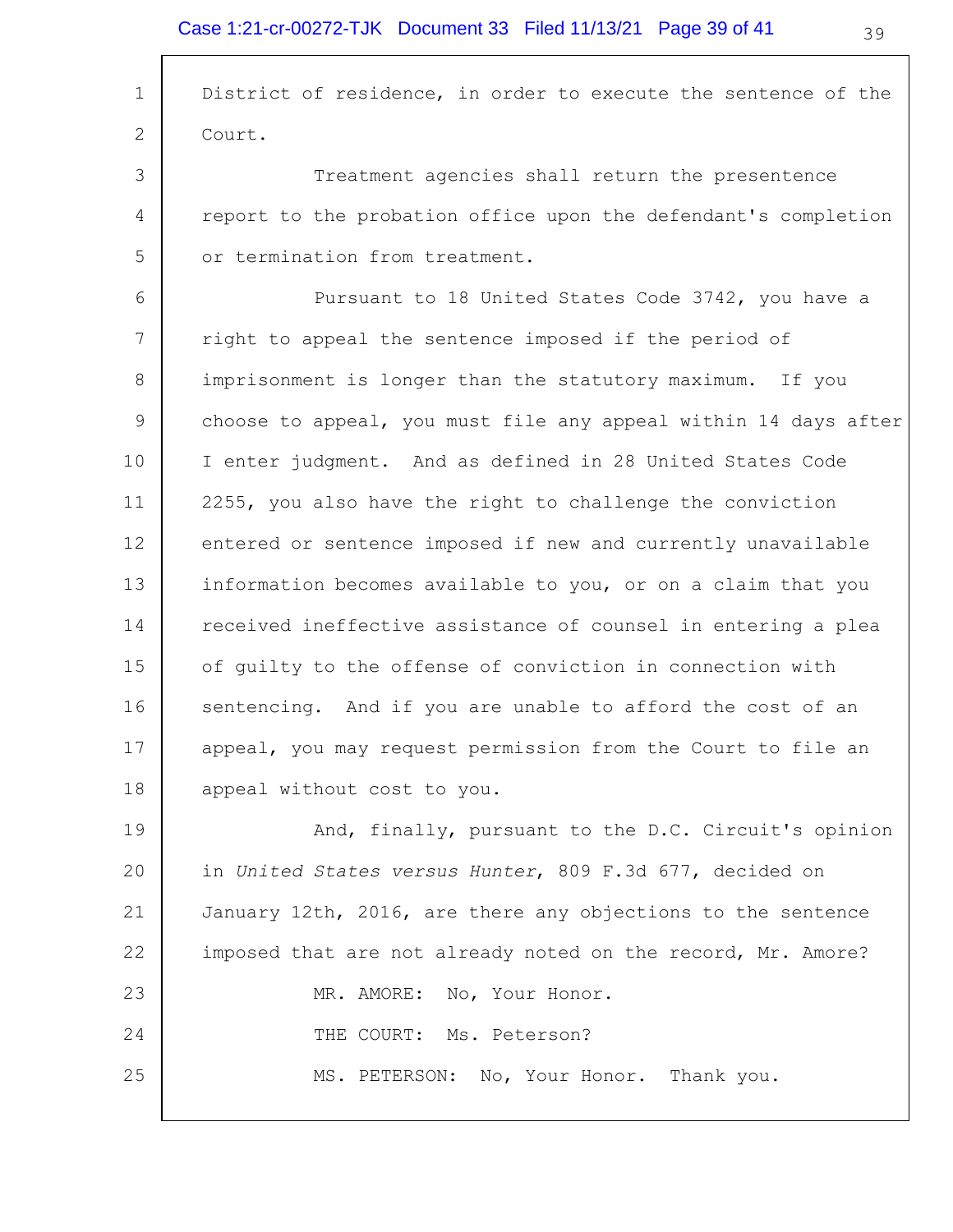## Case 1:21-cr-00272-TJK Document 33 Filed 11/13/21 Page 40 of 41

| $\mathbf 1$     | THE COURT: All right. All right. This concludes my             |
|-----------------|----------------------------------------------------------------|
| 2               | judgment in this case. I expect -- I guess I'll have a motion  |
| 3               | from the government to dismiss additional counts?              |
| $\overline{4}$  | MR. AMORE: That's correct, Your Honor. The                     |
| 5               | government would move to dismiss Counts 1, 2, and 3.           |
| 6               | Do you need a written motion?                                  |
| $7\phantom{.0}$ | THE COURT: No. That's fine. I will grant that                  |
| 8               | We will dismiss those counts.<br>motion.                       |
| 9               | Mr. Stotts, as I said, based on your -- the way you            |
| 10              | addressed me here today and given your record, which is not    |
| 11              | perfect, but is -- doesn't suggest to me that you're going to  |
| 12              | be -- you're going to have a hard time moving on or putting    |
| 13              | this behind you, I wish you good luck in doing that.           |
| 14              | The community service, I think, is a valuable way to           |
| 15              | give back to the community when, perhaps, you're making up for |
| 16              | something you've done to damage our national community in some |
| 17              | way. But based on the way you addressed me here today, I feel  |
| 18              | confident you're going to be able to do that and, you know,    |
| 19              | move on with your life in a positive way. So, good luck to you |
| 20              | going forward. The case is going to be transferred to          |
| 21              | Minnesota, so you may not -- if all goes well, you won't be    |
| 22              | appearing before me again.                                     |
| 23              | Mr. Amore, is there anything else you think I need to          |
| 24              | address here today?                                            |
| 25              | MR. AMORE: No, Your Honor. Thank you.                          |
|                 |                                                                |

40